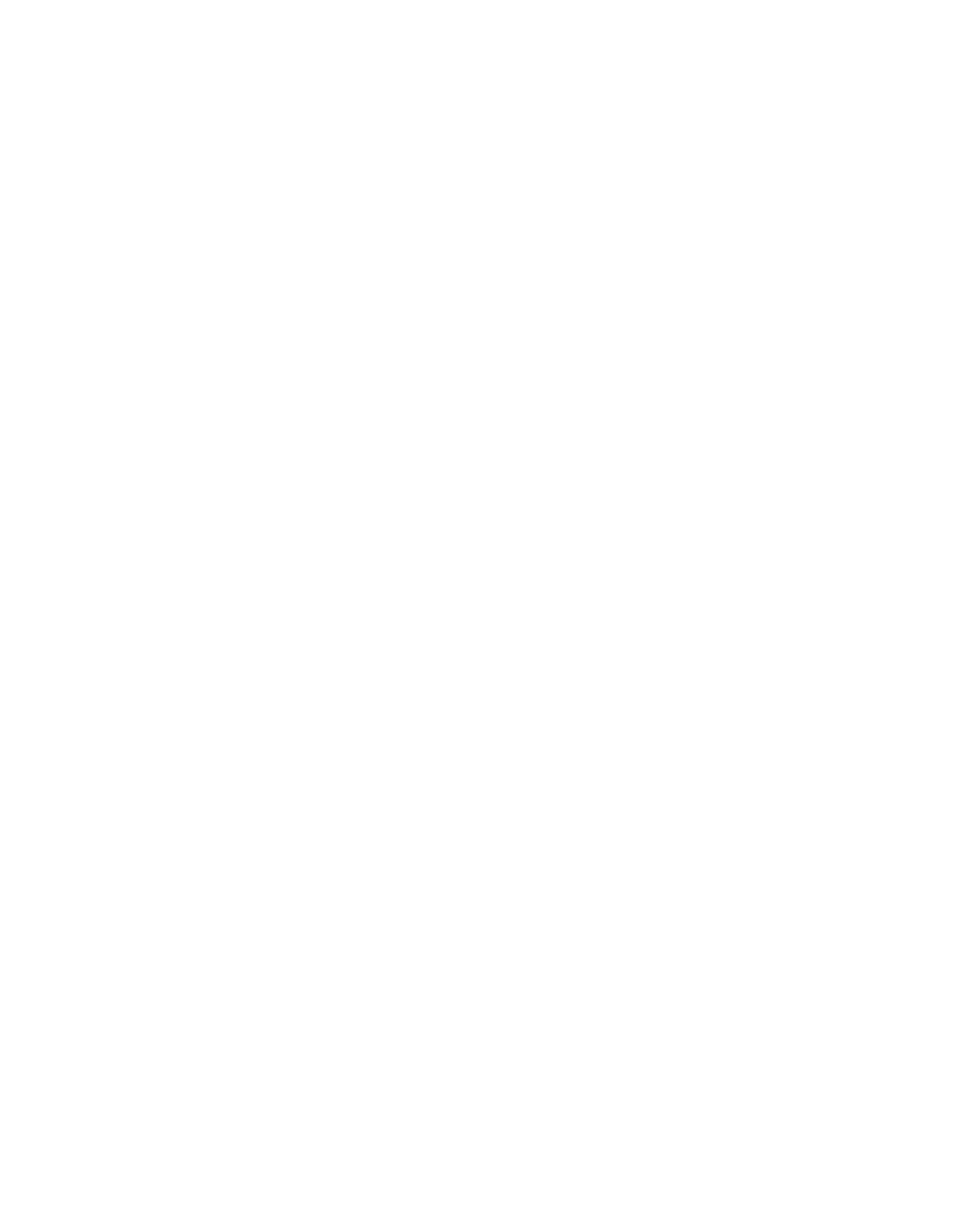#### **CURRENCY EQUIVALENTS**

(as of 1 October 2017)

| Currency unit | $\overline{\phantom{0}}$ | Afghani (AFN) |
|---------------|--------------------------|---------------|
| AF1.00        | $=$                      | \$0.0143      |
| \$1.00        | $=$                      | AFN68.10      |

#### **ABBREVIATIONS**

- ADB Asian Development Bank
- APs affected persons
- DABS Da Afghanistan Breshna Sherkat
- DP displaced person
- GRM Grievance Redress Mechanism
- GRC Grievance Redress Committee
- IR involuntary resettlement
- LAR land acquisition and resettlement
- LAL Land Acquisition Law
- LAC Land Acquisition Collector
- MFF Multitranche Financing Facility
- M&E monitoring and evaluation
- PMU project management unit
- PVCC provincial valuation and compensation committee
- SPS Safeguard Policy Statement

#### **GLOSSARY**

Affected person Persons in the project's area of influence experiencing economic, social or environmental impacts

Compensation Payment in cash/voucher or kind to which the affected people are entitled in order to replace the lost asset, resource or income.

Cut-off date A cut-off date is a date of eligibility for entitlements, which is required to be disclosed. A person settling in the project affected area after this published date and claiming compensation will not be eligible to receive compensation. If a country's laws do not provide for such a cut-off date, generally the project level census start or end date is determined to be the cut-off date.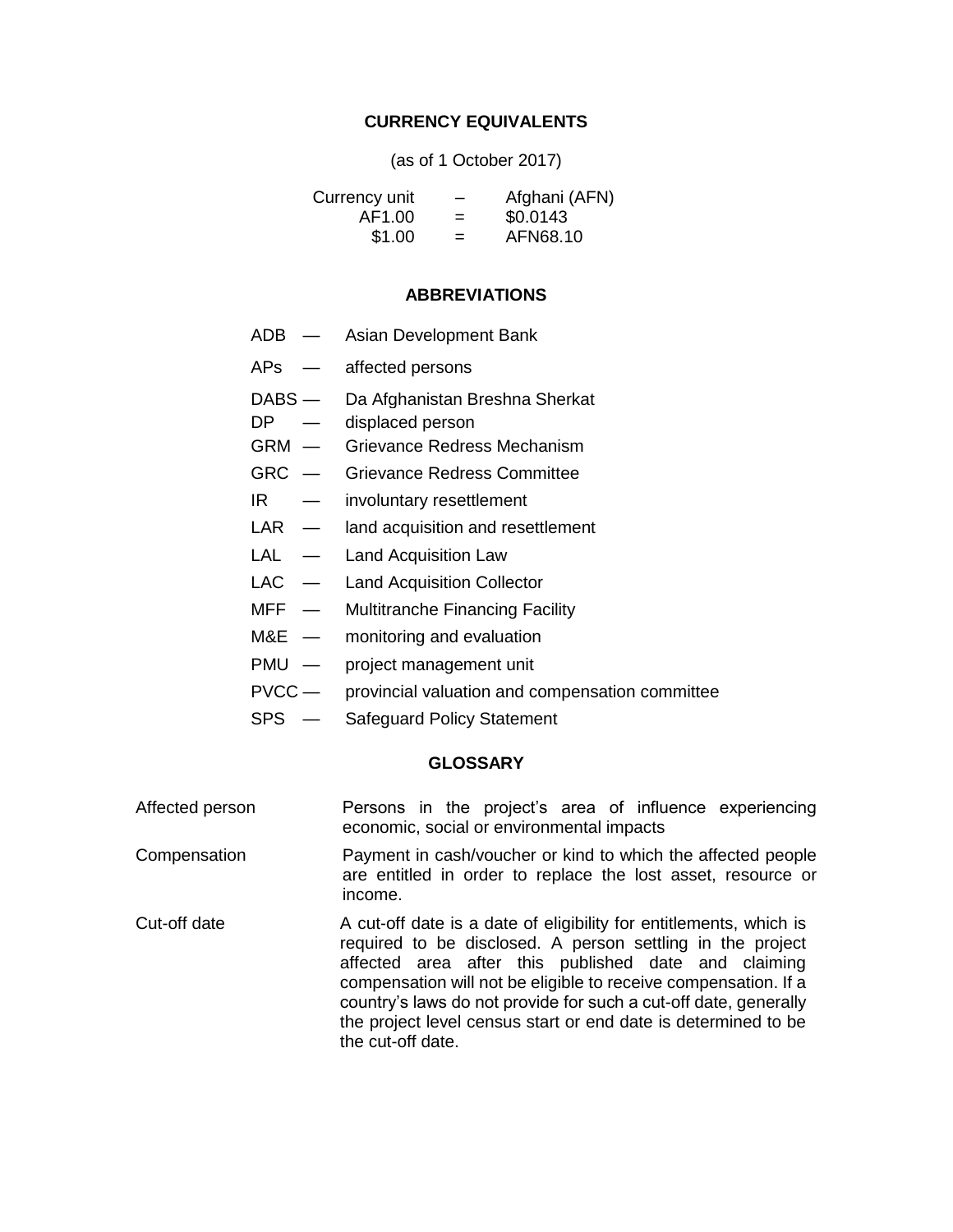Displaced person Person affected by involuntary acquisition of land or involuntary restrictions on land use resulting in physical or economic displacement. Economic displacement Loss of land, assets, access to assets, income sources, or means of livelihoods as a result of (i) involuntary acquisition of land, or (ii) involuntary restrictions on land use or on access to legally designated parks and protected areas. Entitlements All compensation, relocation and income restoration measures due to displaced persons, specified by their property status and particular losses. Involuntary resettlement Development project results in unavoidable resettlement losses that people affected have no option but to rebuild their lives, incomes and asset bases elsewhere. Non-titled displaced person Displaced persons without formal legal rights to land or claims to land recognized or recognizable under national law; eligible for compensation of non-land assets. Replacement cost Compensation for acquired land, structures and other assets, including (i) fair market value, (ii) transaction costs, (iii) interest accrued, (iv) transitional and restoration costs, and (v) other applicable payments, if any. Socio-economic survey Assessment of the social and economic conditions of the displaced persons through a combination of quantitative and qualitative research methods, providing a baseline and benchmark for monitoring and evaluation. Vulnerable person A distinct group of people who may suffer disproportionately from resettlement effects. The SPS defines vulnerable groups as households below the poverty line, the elderly, female headed households, and disabled headed households, those without legal title to assets, landless, women, children and indigenous people.

## **NOTES**

- (i) The fiscal year (FY) of the Government of the Islamic Republic of Afghanistan and its agencies ends on 20 December. "FY" before a calendar year denotes the year in which the fiscal year ends, e.g., FY2015 ends on 20 December 2015.
- (ii) "\$" refers to US dollars

This resettlement framework is a document of the borrower. The views expressed herein do not necessarily represent those of ADB's Board of Directors, Management, or staff, and may be preliminary in nature. Your attention is directed to the "terms of use" section of this website.

In preparing any country program or strategy, financing any project, or by making any designation of or reference to a particular territory or geographic area in this document, the Asian Development Bank does not intend to make any judgments as to the legal or other status of any territory or area.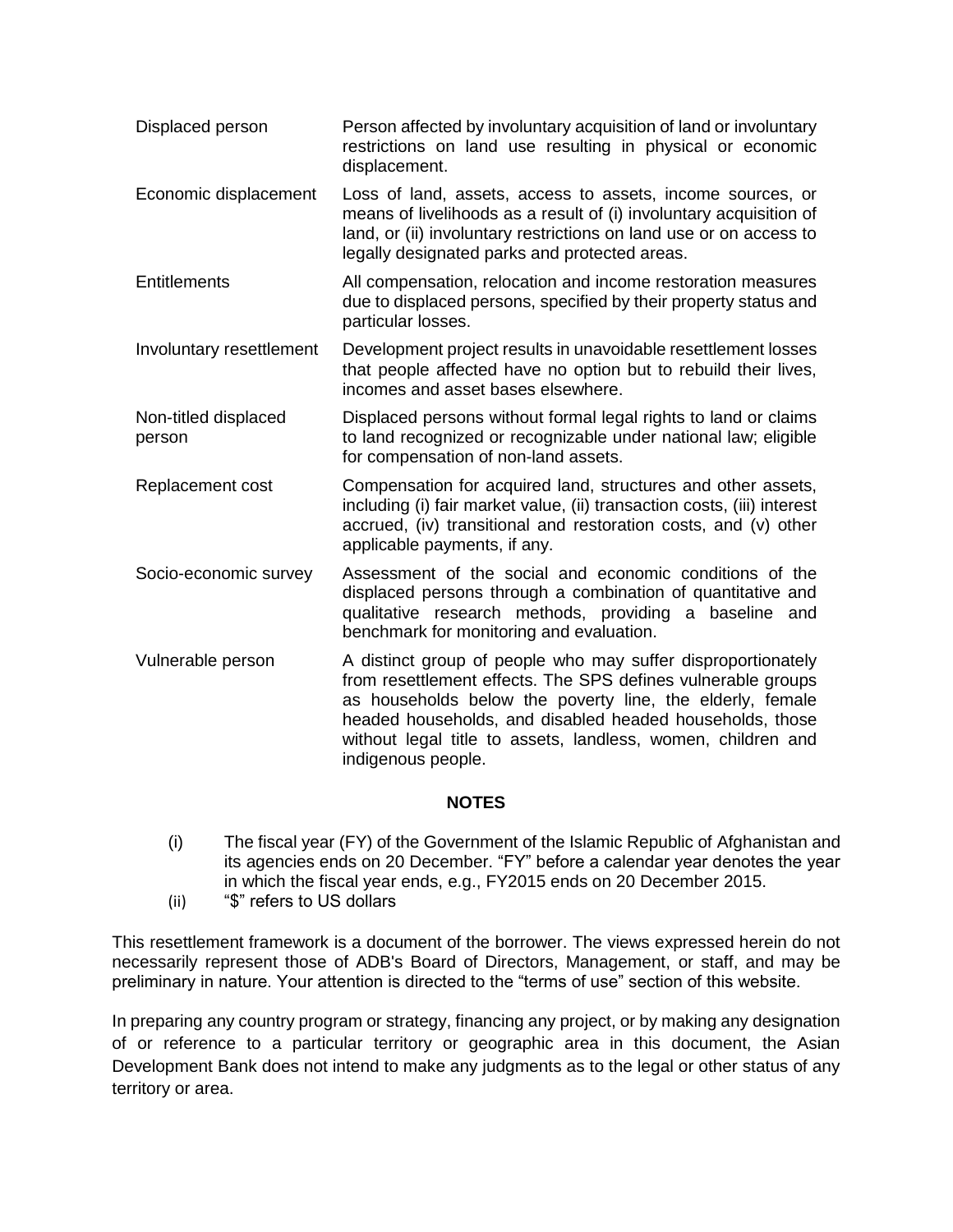## **CONTENTS**

| $\mathbf{I}$ . |                                                                                      |  |
|----------------|--------------------------------------------------------------------------------------|--|
| П.             | ASSESSMENT OF LEGAL FRAMEWORK AND INSTITUTIONAL CAPACITY  2                          |  |
|                |                                                                                      |  |
|                |                                                                                      |  |
|                | C. Bridging Afghanistan's and ADB's Land Acquisition and Resettlement Requirements 4 |  |
|                | D.                                                                                   |  |
| Ш.             | LAND ACQUISITION AND RESETTLEMENT POLICY FOR THE INVESTMENT                          |  |
|                |                                                                                      |  |
| А.             |                                                                                      |  |
| В.             |                                                                                      |  |
| C.             | Requirements for Subprojects with Land Acquisition and Resettlement  6               |  |
| IV.            |                                                                                      |  |
|                |                                                                                      |  |
|                |                                                                                      |  |
|                |                                                                                      |  |
|                |                                                                                      |  |
|                | The Construction and Supervision Consultant  Error! Bookmark not defined.            |  |
|                |                                                                                      |  |
|                |                                                                                      |  |
| V.             |                                                                                      |  |
| VI.            |                                                                                      |  |
|                |                                                                                      |  |
|                |                                                                                      |  |
|                |                                                                                      |  |
|                |                                                                                      |  |
|                |                                                                                      |  |
|                |                                                                                      |  |
|                |                                                                                      |  |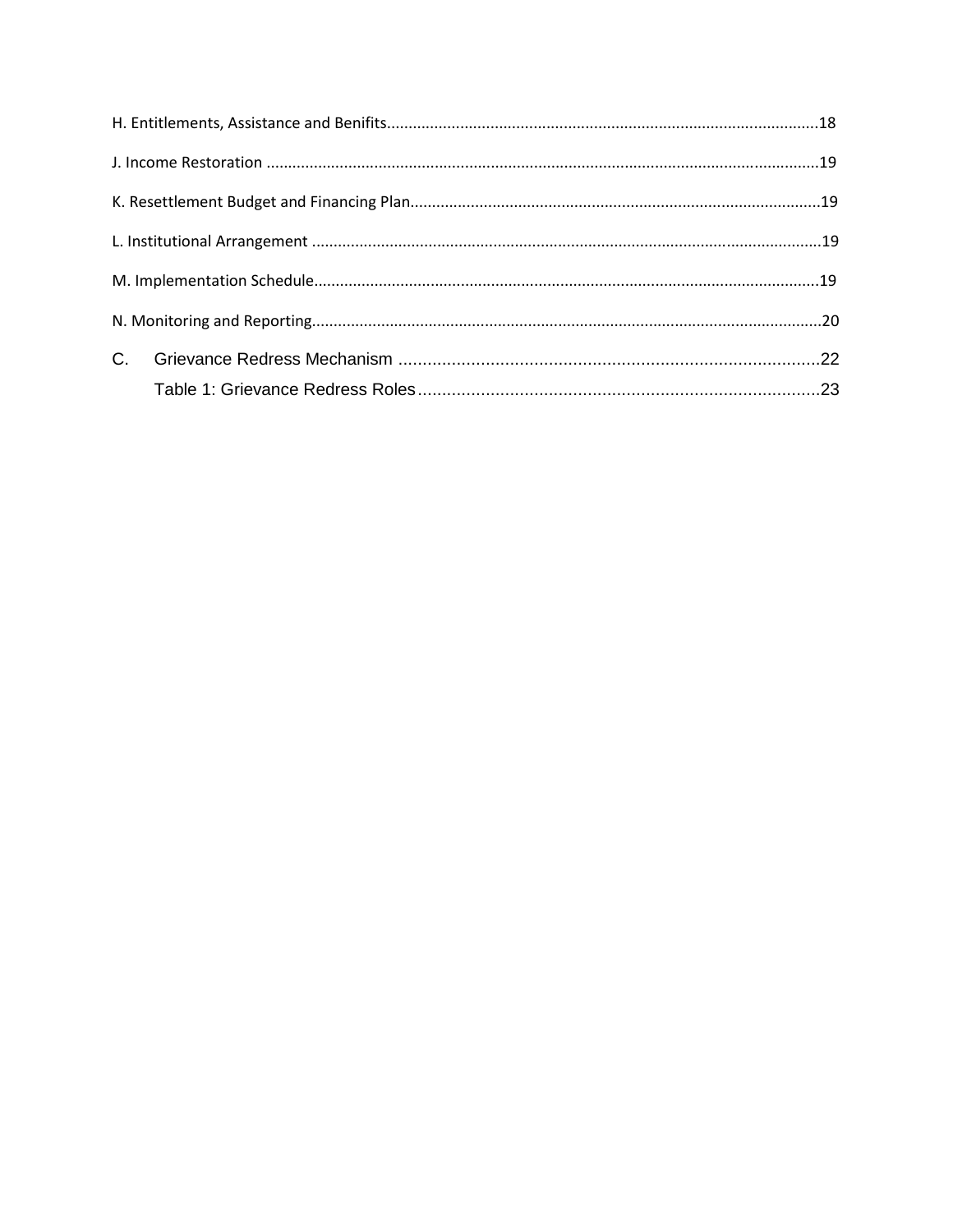## **I. INTRODUCTION**

<span id="page-6-0"></span>1. **Investment Program.** Afghanistan is globally among the lowest 10% in per capita energy consumption and is a net energy importer. In 2014, more than 80% of its total power demand was met from Iran (17%), Tajikistan (25%), Turkmenistan (12%), and Uzbekistan (27%), with remaining 19% met through indigenous sources.<sup>1</sup> Although significant renewable energy and fossil fuel resources exist, these need to be developed through public and private investments. In 2014, nearly 97% of country's oil needs were imported. Infrastructure deficit in gas sector restricts *identified reserves of 75 billion cubic meters within 150 square kilometers area only.* Power remains a growing portion of total energy consumption and connection rates have increased from 7% in 2003 to 30% in 2014 when demand was 750 megawatts (MW)  $<sup>2</sup>$  and power consumption</sup> was 3,700 gigawatt-hours  $(GWh)$ <sup>3</sup> Energy demand in major cities is growing by 25% every year and by 2032, demand is forecast to reach 3,500 MW and electric consumption at 18,400 GWh. $4$ Meeting this exponential increase in demand requires boosting all viable import options in parallel to harnessing domestic resources. The key challenges are: (i) lack of generation capacity, (ii) increasing constraints in transmission and distribution systems, (iii) weak financial management and sustainability of sector entities, and (iv) inadequate corporate governance structures.

2. In this context, the MFF investment program will augment energy trade and regional cooperation, strengthen country's energy infrastructure, increase energy supply to accelerate electrification rate, and improve operational efficiency in the sector. In the power subsector, generation (conventional and renewable), transmission (domestic and regional), and distribution (on- and off-grid) projects are proposed; while wells rehabilitation and gas to power conversion projects are proposed in gas subsector. Current lack of energy supply and demand-supply imbalance in Afghanistan constrains economic growth and opportunities; creates disparities in economic development; and fuels ethnic and regional tensions, insecurity, and discontent.<sup>5</sup> An MFF instead of a stand-alone project is proposed for investment because (i) tranches will be programmatically aligned and sequenced with government's National Energy Supply Program (NESP), (ii) program will be showcased to explore and confirm co-financing options, (iii) continuity in combining investments in energy infrastructure and nonphysical components for integrated energy sector development will be ensured, and (iii) to allow neighboring countries to develop regional projects for transit and trade into Afghanistan and beyond.

3. **Purpose of the Resettlement Framework (LARF).** The investment program, including Tranche 1 and all other subsequent tranches, are expected to have Category B LARP impacts. Following ADB's Safeguard Policy Statement (SPS 2009), and the Afghanistan's amended Land Acquisition Law, this LARF was prepared by DABS in October 2015 and eventually updated in October 2017 to guide preparation of LARPs for future subprojects and mitigate any impacts, should they arise, for future subprojects.

4. The SPS 2009 recognizes that people in the project area are generally considered as 'vulnerable' population requiring special attention and assistance in case of losing property, access to common property, and socio-cultural identity due to an ADB supported project. Their

 $\overline{a}$ 

<sup>1</sup> 135 gigawatt hours/million people compared to 540 in Pakistan, 1,340 in India, and 1,300 in Papua New Guinea

 $^2$  Unmet peak demand due to lack of power infrastructure and investment deficit is estimated close to 2,000 MW

 $3$  Latent demand is estimated at 2,500 MW which remains unserved due to lack of power infrastructure.

<sup>&</sup>lt;sup>4</sup> ADB. 2010. *Technical Assistance to Afghanistan for the Power Sector Master Plan. Manila (TA 7637-AFG, for \$1.5* million approved on 6 November 2010).

<sup>5</sup> Asian Development Bank (ADB) provided project preparatory technical assistance for the *Multitranche Financing Facility II: Energy Development 2014-2023*. (TA 8509-AFG for \$1.5 million approved on 20 November 2013).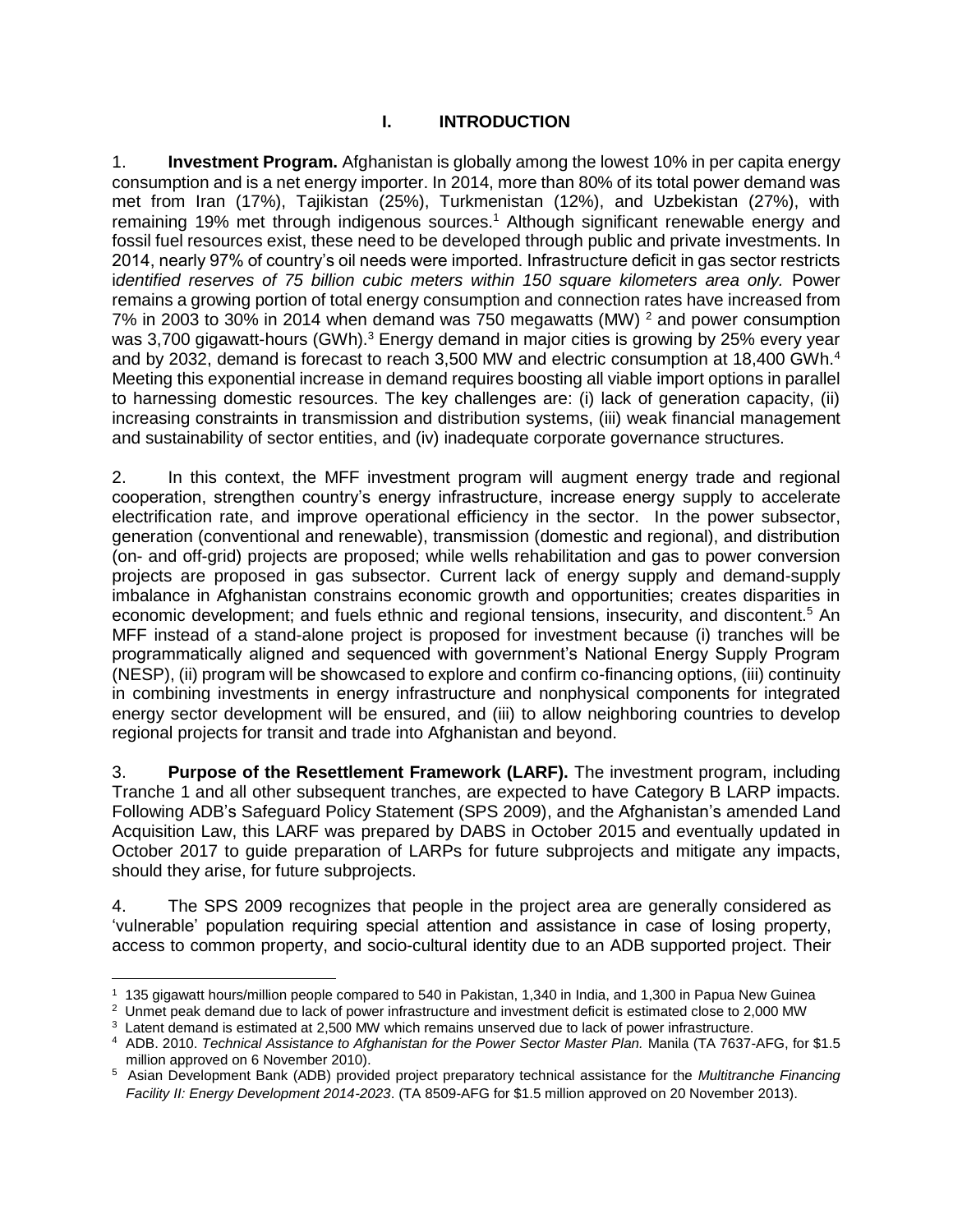<span id="page-7-0"></span>entitlements for the losses suffered are to be built into a resettlement plan for the project.

# II. ASSESSMENT OF LEGAL FRAMEWORK AND INSTITUTIONAL CAPACITY

# <span id="page-7-1"></span>**A. Afghanistan's Legislative Framework**

5. Ratified in early 2004, the new Afghan Constitution has three articles closely related to compensation and LAR. The Cabinet approved a land policy in 2007 that provides the general framework for land management and administration. However, it is yet to be fully rationalized. A draft revision of this policy has been prepared to reflect the institutional changes in land sector, including the establishment of an independent land authority (ARAZI), and integration of resettlement and rehabilitation into the policy among others. For public interest purposes, such as the construction of public infrastructure and the acquisition of land with cultural or scientific value, land of enhanced agricultural productivity, or large gardens, the amended Land Acquisition Law (LAL) approved in 2017 provides that:

- Private lands will only be acquired for the purpose of pre-defined types of projects for public interest. (Article 5).
- Limitations in land acquisition: Lands with historic, cultural values and protected areas will not be expropriated. (Article 6, section 1). Expropriation of agricultural and orchard lands, forests, agricultural farms and green areas with environmental values will require state approval. (Article 6, section 2).
- In case parts of the private land is expropriated in a way that the remaining parts are useable by the owner, these remaining parts will not be expropriated. (Article 15, section 3).
- In case the remaining part is not usable by the owner, subject to owner's agreement, the expropriating agency will need to expropriate the remaining parts as well. (Article 15, section 4).
- The expropriating agency can acquire/purchase land, out of the city master plan area, upon settlement and in negotiation with the owner. (Article 18, section 1).
- The expropriating agency will need to pay the compensation for the expropriated assets to the affected person before commencement of the project. (Article 37, section 1).
- Resettlement: The expropriating agency will need to take necessary measures in accordance with the Law of Mines, Electricity provision law and other relevant laws, to resettle those families living out of the city master plan area losing houses in a collective manner and for this purpose a resettlement committee is proposed. (Article 38, sections 1 & 2).

# <span id="page-7-2"></span>**B. ADB's Safeguard Policy Statement (2009)**

6. ADB has adopted SPS in 2009 including safeguard requirements for environment, involuntary resettlement (IR) and indigenous peoples (IP). The objectives of involuntary resettlement safeguard policy is to avoid involuntary resettlement wherever possible; to minimize involuntary resettlement by exploring project and design alternatives; to enhance, or at least restore, the livelihoods of all displaced persons in real terms relative to pre-project levels; and to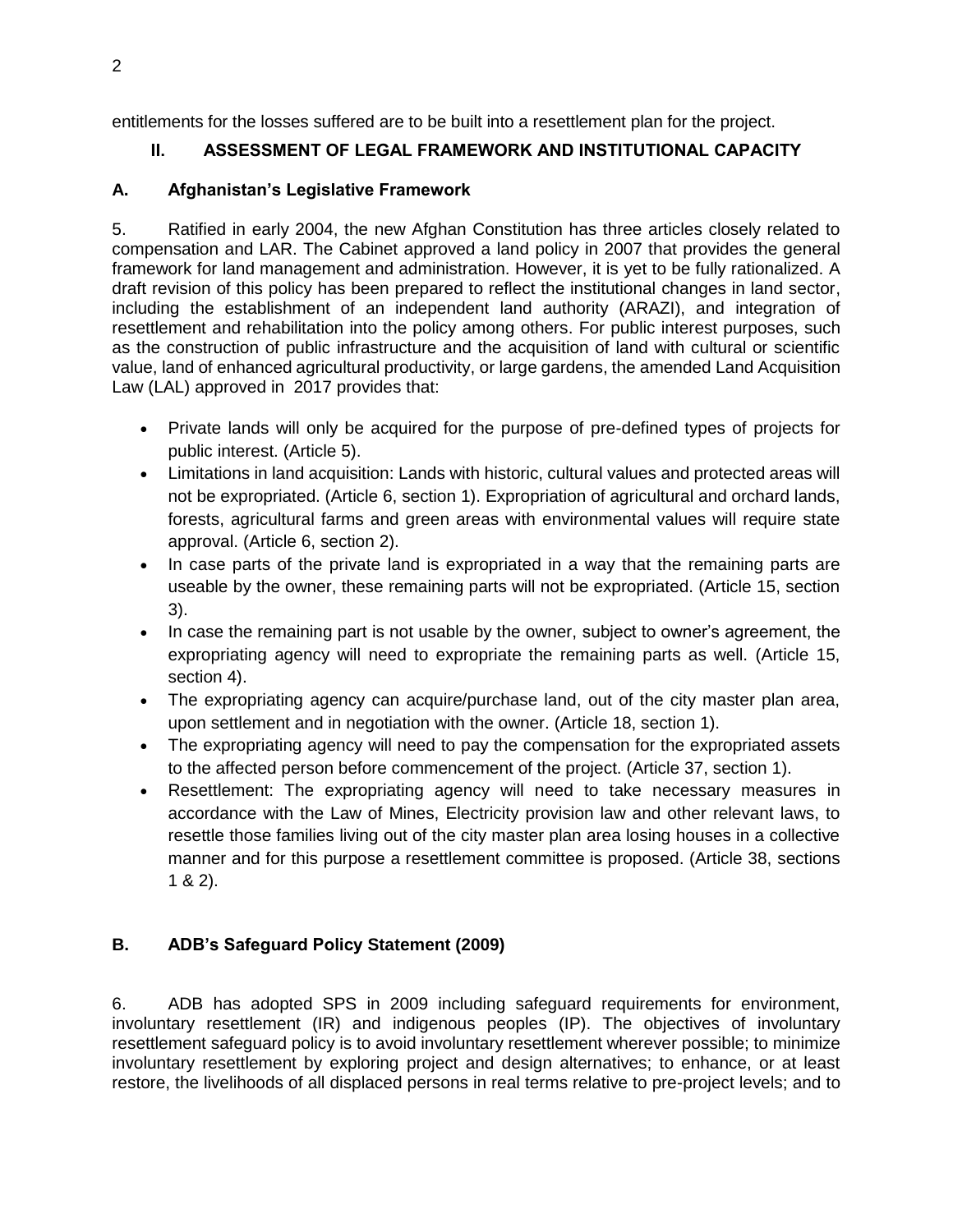improve the standards of living of the displaced poor and other vulnerable groups. Following are the basic policy principles of ADB's SPS on involuntary resettlement:

- i. Screen the project early on to identify past, present, and future involuntary resettlement impacts and risks. Determine the scope of resettlement planning through a survey and/or census of displaced persons, including a gender analysis, specifically related to resettlement impacts and risks.
- ii. Carry out meaningful consultations with affected persons, host communities, and concerned nongovernment organizations. Inform all displaced persons of their entitlements and resettlement options. Ensure their participation in planning, implementation, and monitoring and evaluation of resettlement programs. Pay particular attention to the needs of vulnerable groups, especially those below the poverty line, the landless, the elderly, women and children, and Indigenous Peoples, and those without legal title to land, and ensure their participation in consultations. Establish a grievance redress mechanism to receive and facilitate resolution of the affected persons' concerns. Support the social and cultural institutions of displaced persons and their host population. Where involuntary resettlement impacts and risks are highly complex and sensitive, compensation and resettlement decisions should be preceded by a social preparation phase.
- iii. Improve, or at least restore, the livelihoods of all displaced persons through (a) landbased resettlement strategies when affected livelihoods are land based where possible or cash compensation at replacement value for land when the loss of land does not undermine livelihoods, (b) prompt replacement of assets with access to assets of equal or higher value, (c) prompt compensation at full replacement cost for assets that cannot be restored, and (d) additional revenues and services through benefit sharing schemes where possible.
- iv. Provide physically and economically displaced persons with needed assistance, including the following: (a) if there is relocation, secured tenure to relocation land, better housing at resettlement sites with comparable access to employment and production opportunities, integration of resettled persons economically and socially into their host communities, and extension of project benefits to host communities; (b) transitional support and development assistance, such as land development, credit facilities, training, or employment opportunities; and (c) civic infrastructure and community services, as required.
- v. Improve the standards of living of the displaced poor and other vulnerable groups, including women, to at least national minimum standards. In rural areas provide them with legal and affordable access to land and resources, and in urban areas provide them with appropriate income sources and legal and affordable access to adequate housing.
- vi. Develop procedures in a transparent, consistent, and equitable manner if land acquisition is through negotiated settlement to ensure that those people who enter into negotiated settlements will maintain the same or better income and livelihood status.
- vii. Ensure that displaced persons without titles to land or any recognizable legal rights to land are eligible for resettlement assistance and compensation for loss of non-land assets.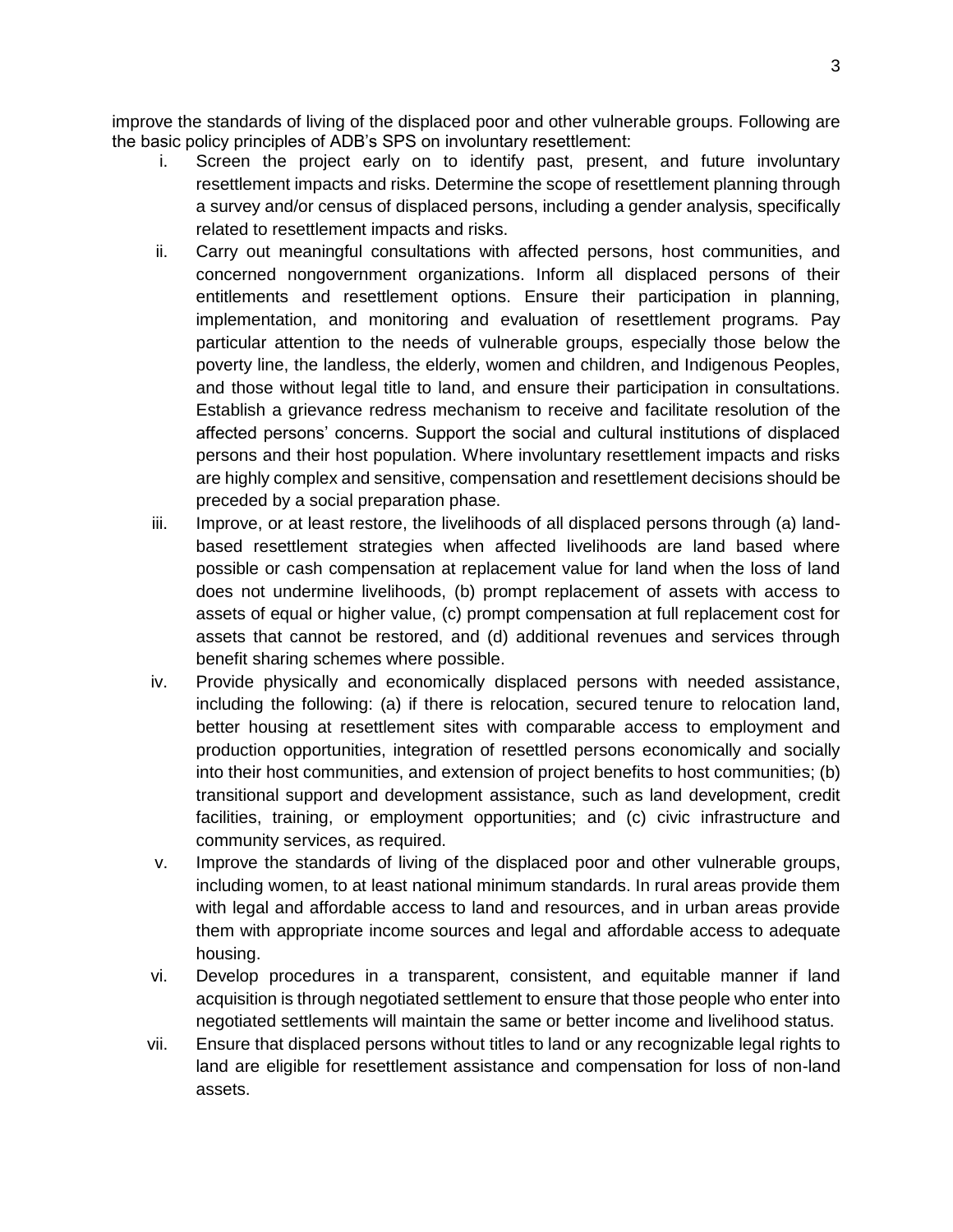- viii. Prepare a resettlement plan elaborating on displaced persons' entitlements, the income and livelihood restoration strategy, institutional arrangements, monitoring and reporting framework, budget, and time-bound implementation schedule.
- ix. Disclose a draft resettlement plan, including documentation of the consultation process in a timely manner, before project appraisal, in an accessible place and a form and language(s) understandable to affected persons and other stakeholders. Disclose the final resettlement plan and its updates to affected persons and other stakeholders.
- x. Conceive and execute involuntary resettlement as part of a development project or program. Include the full costs of resettlement in the presentation of project's costs and benefits. For a project with significant involuntary resettlement impacts, consider implementing the involuntary resettlement component of the project as a stand-alone operation.
- xi. Pay compensation and provide other resettlement entitlements before physical or economic displacement. Implement the resettlement plan under close supervision throughout subproject implementation.
- xii. Monitor and assess resettlement outcomes, their impacts on the standards of living of displaced persons, and whether the objectives of the resettlement plan have been achieved by taking into account the baseline conditions, and the results of resettlement monitoring, and disclose monitoring reports.

## <span id="page-9-0"></span>**C. Bridging Afghanistan's and ADB's Land Acquisition and Resettlement Requirements**

7. The amended Land Acquisition Law (LAL) of Afghanistan and ADB policy diverge on some key points on compulsory acquisition of land. The amended LAL introduced a number of improvements that provide greater protection to people who are displaced by development projects. The LAL now requires consultation with affected parties on compensation options. Specific article on collective resettlement of people displaced by the project affecting an entire village has been articulated in this amended LAL. However, the amended LAL does not entitle to compensation DPs without title nor provides compensation for income losses caused by LAR. [Table 0-1](#page-10-0) summarizes the differences between the amended LAL and the ADB safeguards, and identifies the resolutions taken for the subprojects to reconcile the gaps.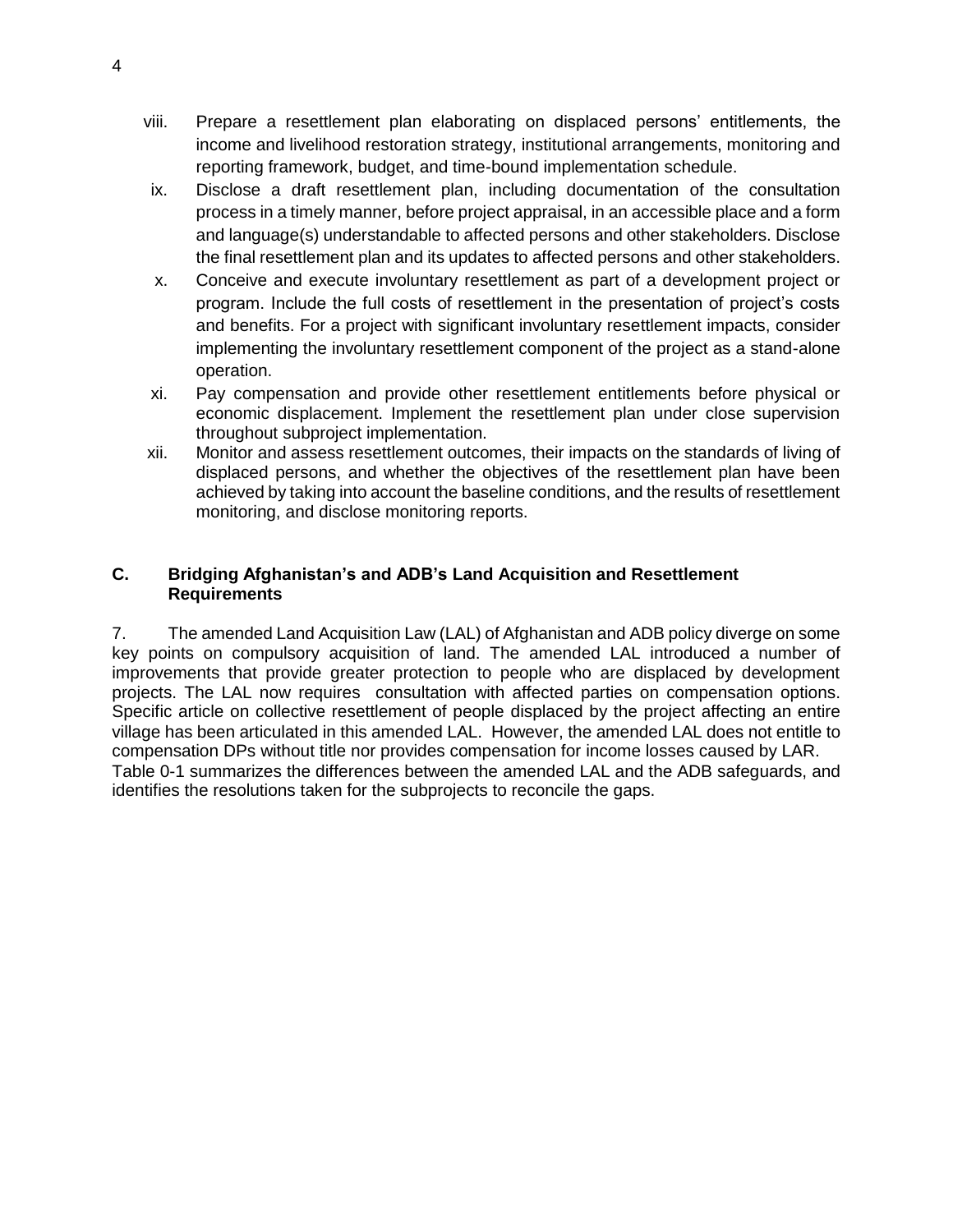<span id="page-10-0"></span>

| <b>ADB SPS 2009</b>                                                                                                             | <b>Amended Land Acquisition Law</b><br>(LAL)                                                                                                                                                                                                                                                    | <b>Remarks/Agreed Reconciliation</b><br><b>Measures</b>                                                                                                                                                                                                                                                                                      |
|---------------------------------------------------------------------------------------------------------------------------------|-------------------------------------------------------------------------------------------------------------------------------------------------------------------------------------------------------------------------------------------------------------------------------------------------|----------------------------------------------------------------------------------------------------------------------------------------------------------------------------------------------------------------------------------------------------------------------------------------------------------------------------------------------|
| DPs should be compensated for<br>all their losses at replacement<br>cost.                                                       | Land acquisition and resettlement<br>(LAR) for public interest is to be<br>compensated based on equal/fair<br>value according to current market<br>rates. In case of residential land,<br>land for land is offered. Affected<br>crops and trees will be valued by<br>the competent authorities. | Affected land will be<br>compensated at replacement<br>cost, free of transaction cost,<br>while buildings/structures are<br>compensated without deducting<br>for depreciation. Crops or trees<br>will also be compensated in cash<br>at replacement rates.                                                                                   |
| Lack of formal title should not be<br>a bar to compensation/<br>rehabilitation.                                                 | Provides compensation to DPs<br>with formal or<br>traditional/customary rights to<br>land. DPs without such rights on<br>the land are not compensated for<br>non-land assets                                                                                                                    | Compensation at replacement<br>cost will be provided for titled and<br>customary users, and<br>rehabilitation for non-title holders.                                                                                                                                                                                                         |
| DPs should be timely<br>compensated.                                                                                            | Land owners/users rights on a<br>plot will be terminated prior to<br>commencement of project works.<br>The termination of the owner/user<br>rights will not affect the rights to<br>collect the last harvest except in<br>the case of an emergency.                                             | Crops compensation whether<br>they have been harvested or not<br>will be provided to avoid civil<br>works delays and pressures on<br>land users to harvest a crop<br>before it is fully ripe. Land users<br>harvesting their crops after<br>notification of the land occupation<br>date will not lose any part of their<br>due compensation. |
| DPs should be compensated<br>and/or assisted to guarantee at<br>least the maintenance of their<br>pre-project livelihood level. | Compensation at market rate will<br>be given for land, house, crops or<br>trees losses. However,<br>compensation for income<br>losses/relocation costs are not<br>considered.                                                                                                                   | General rehabilitation for income<br>losses and for relocation costs<br>will be given if these impacts<br>occur.                                                                                                                                                                                                                             |

#### **Table 0-1: Gap Analysis between ADB's and the amended LAL's Requirements**

D. Land Acquisition and Resettlement Management Capacity of EAs

8. The EA, Da Afghanistan Breshna Sherkat (Afghanistan Electricity Corporation), has established Safeguard Unit within its PMO which has been dealing with ADB funded projects for the last 4-5 years and has a reasonable knowledge of ADB policy. This unit is further supplemented with project implementation consultant support for the MFF 1. The EA has been submitting internal monitoring reports regularly for the tranches in implementation under MFF1.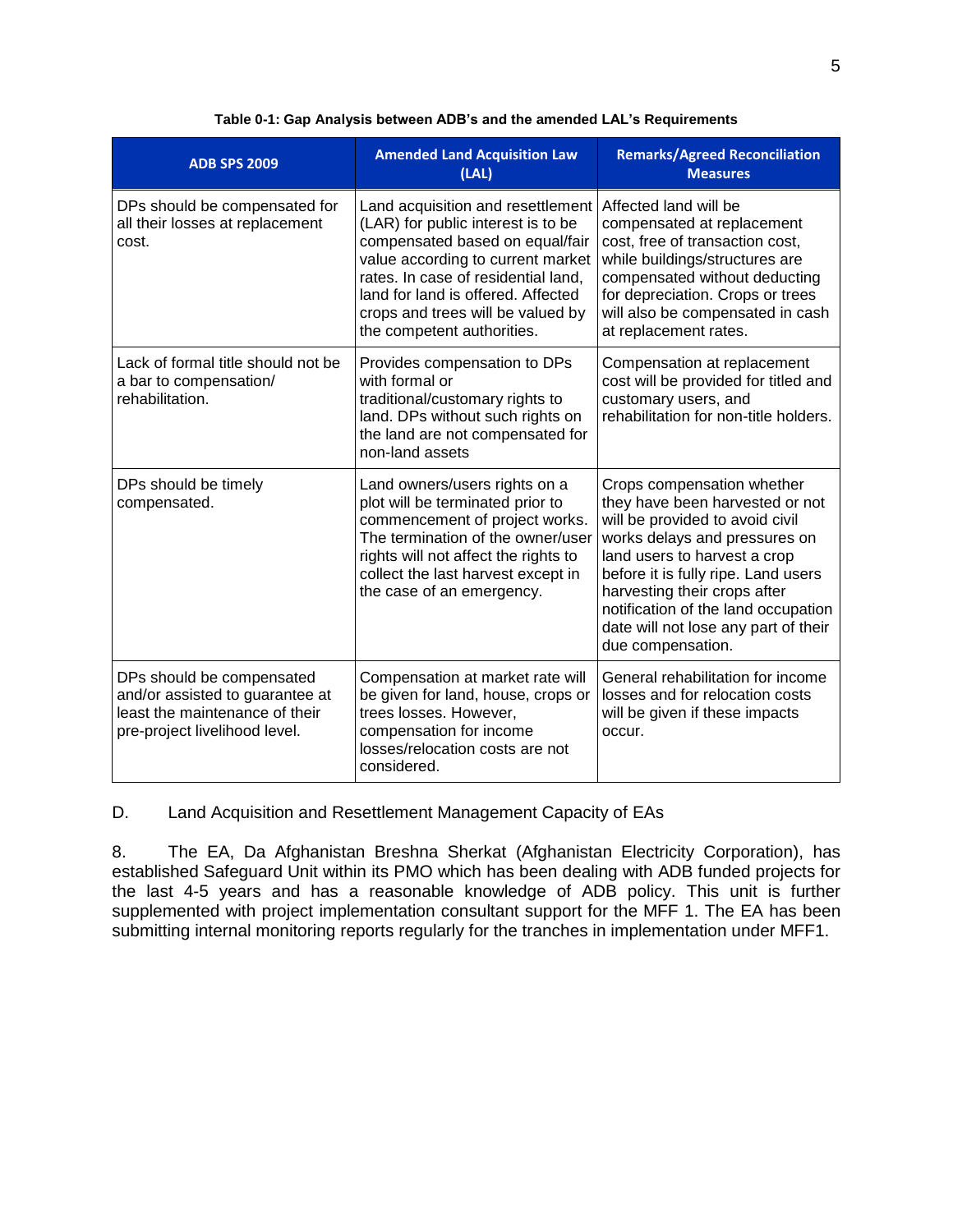# <span id="page-11-0"></span>III. LAND ACQUISITION AND RESETTLEMENT POLICY FOR THE INVESTMENT PROGRAM

# <span id="page-11-1"></span>**A. Scope of Tranches and projects**

9. The investment program will involve projects in power generation (conventional and renewable), transmission lines (domestic and regional), and distribution networks (on- and offgrid) projects; gas wells rehabilitation and gas to power conversion projects. These activities will be carried out in greenfield sites as well as within the existing neighborhoods, and could involve major civil works.

# <span id="page-11-2"></span>**B. Involuntary Resettlement Categorization**

10. Tranche 1 is classified as category B for involuntary resettlement (IR) as defined in ADB's Operational Manual Section F1/OP. A land acquisition resettlement plan (LARP), is required. This Land Acquisition and Resettlement Framework (LARF) is prepared to provide guidance for preparing a LARP for Tranche 1 as well as for addressing the impacts under subsequent tranches of the MFF. Tranches 2 and 4 were also categorized as B for IR and for which draft LARPs have been prepared. Tranche 3 has no IR impacts as documented in a due diligence report and was categorized as C for IR.

11. Future Tranches under the investment program will be screened by ADB for expected LAR impacts at appraisal using ADB's involuntary resettlement categorization form, the subsequent tranches will be classified based on the significance of the impacts, and planning measures will be prepared accordingly. A Summary Poverty Reduction and Social Strategy, indicating, among others, LAR issues, impact severity, and planning actions will also be submitted.

## <span id="page-11-3"></span>**C. Requirements for Subprojects with Land Acquisition and Resettlement**

12. All the projects sites will be selected with due consideration to avoid impact on settlements and there will be a compromise on the accessibility of the planned transmission line. To meet ADB requirements, efforts will be made to avoid/minimize negative impacts as much as possible. The following measures will be adopted to minimize project impacts: non-agricultural governmentowned land is used wherever possible; if the HVTL has to traverse agricultural land, the shortest feasible crossing distance is sought; where tower placement allows, suitable land is sought from a land user with a large plot to minimize the number of Affected People (AP) and impact magnitude on any single AP, and built-up areas are avoided wherever possible. Subprojects with LAR impacts will meet the following LAR-related implementation conditions:

- a. signing of contracts awards for the subproject's civil works will be contingent to the preparation of a draft LARP prepared according to the LARF and ADB's relevant polices $6;$
- b. ADB no-objection for issuing notice-to-proceed for the implementation of the subprojects' civil works will be contingent upon the full implementation of the compensation and

l 6 For "design and build" or "turnkey" type of contracts, the detailed design must be completed and transmission line route is fixed before the LARP is finalized. Such contracts should expressly provide that the installation and construction phase (and commencement thereof) is strictly conditional upon the final LARP based on the Project's detailed design having been submitted to, and cleared by ADB; and (ii) DABS having notified the contractor and ADB in writing that due consultation, compensation payments and other entitlements have been provided to affected people fully in accordance with the final LARP.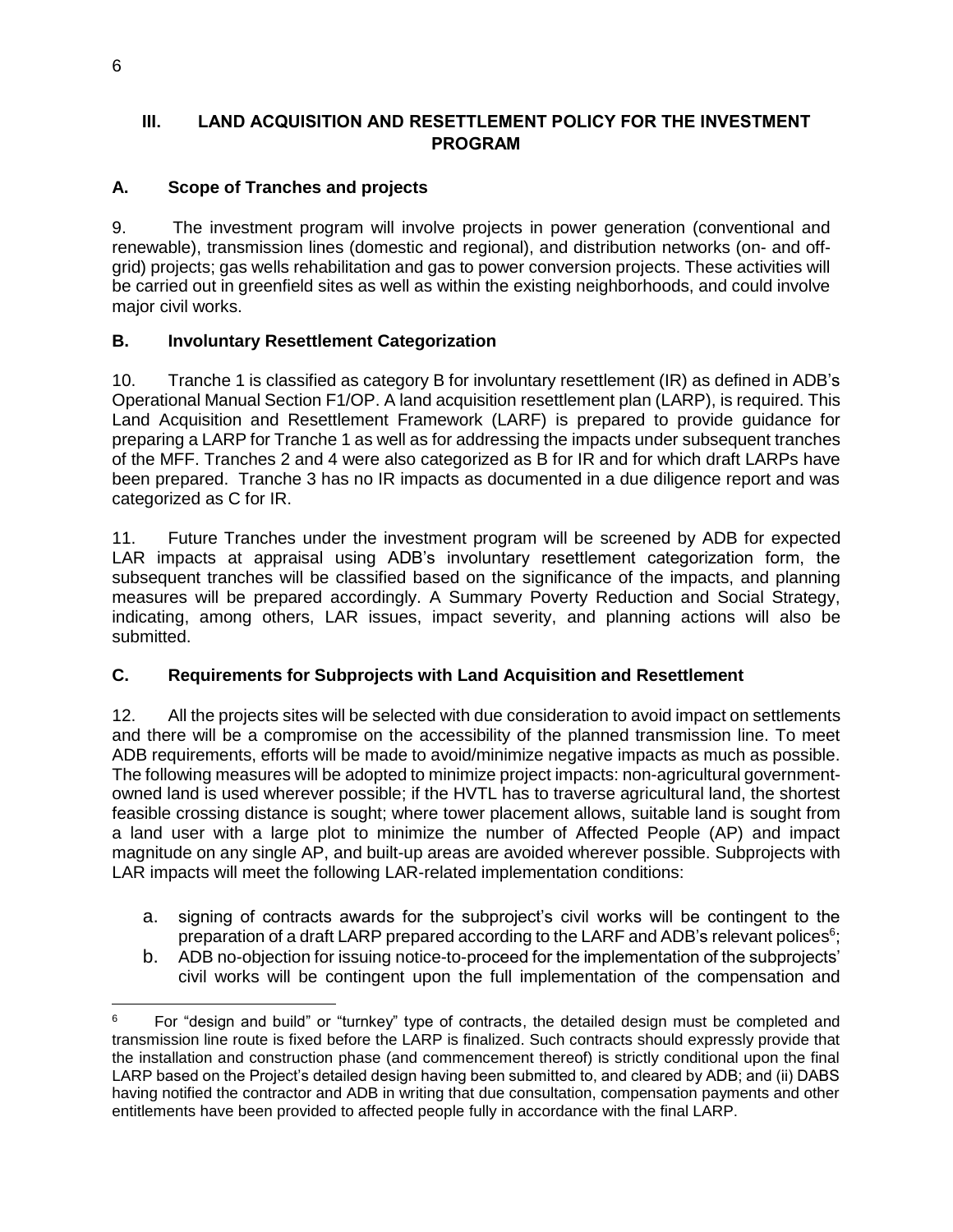rehabilitation programs detailed in this LARF and preparing and submitting to ADB a compliance report<sup>7</sup>.

13. Based on ADB's OM section F1/OP (2013) impacts are considered significant when >200 DPs are physically displaced and/or lose >10% of their productive assets (income-generating). In these cases, a project is classified as category "A" for the involuntary resettlement safeguard, for which a LARP is to be prepared. Conversely, when losses are minor or non-significant i.e. < 200 DPs are to be physically displaced or lose < 10% of productive assets, a subproject is classified as category "B" and a LARP is to be prepared. The Tranches 1,2 and 4 have been classified by ADB as **category ''B''** for IR and for which a LARP has been be prepared. The LARF provides guidance to the elaboration of the LARP. A standard outline of a LARP comprises the following aspects:

- a. Executive Summary;
- b. Introduction;
- c. Scope of Land Acquisition and Resettlement;
- d. Socio-Economic Profile of Affected People;
- e. Legal Policy Framework, Eligibility and Entitlements;
- f. Consultation and Disclosure;
- g. Grievance Redress Mechanism;
- h. Income Restoration and Rehabilitation;
- i. Relocation (if any)
- j. Resettlement/Compensation Budget;
- k. Organizational structure
- l. Implementation Schedule;
- m. Monitoring and Evaluation.

14. **LARP preparation.** If exact alignments are not yet known, a draft LARP will be prepared using the outline in Appendix 1. Otherwise, if a detailed engineering design is available, comprehensive and accurate measurements of actual impacts will be undertaken, and a final LARP will be prepared. Each draft, final or updated LARP will be submitted to ADB for review/approval, endorsed by the borrower/client and disclosed on the ADB website.

15. **Social impact assessment.** A comprehensive assessment of social impacts, involving (i) census of all displaced persons, and an inventory of their lost assets;<sup>8</sup> (ii) socio-economic survey of a sample of at least 10 percent of severely affected persons; and (iii) detailed measurement survey (i.e. exact description and quantification of all lost assets), and valuation of all lost assets as well as an assessment of lost incomes will be carried out. An eligibility cut-off date will be

 $\overline{\phantom{a}}$ <sup>7</sup> This should include a written notification from DABS to the contractor and ADB confirming that due consultation, compensation payments and other entitlements have been provided to affected people fully in accordance with the final LARP.

<sup>&</sup>lt;sup>8</sup> At the beginning of census and inventory of lost assets, the EA and project implementation consultant will work closely with the design engineers to minimize LAR impacts as much as technically feasible and document such efforts in the LARP. In cooperation with the concerned land administration officials, they will also prepare LAR impact maps showing the alignment of project facilities and, based on cadastral maps, boundaries of properties so the affected land and structures can be identified. These maps will also be included in the LARP. The land administration officials will also be requested to provide existing records for the DPs and lost assets. Based on these records and the LAR impact maps, EA and project implementation consultant will undertake the census and inventory of lost assets, in consultation with DPs at each affected property.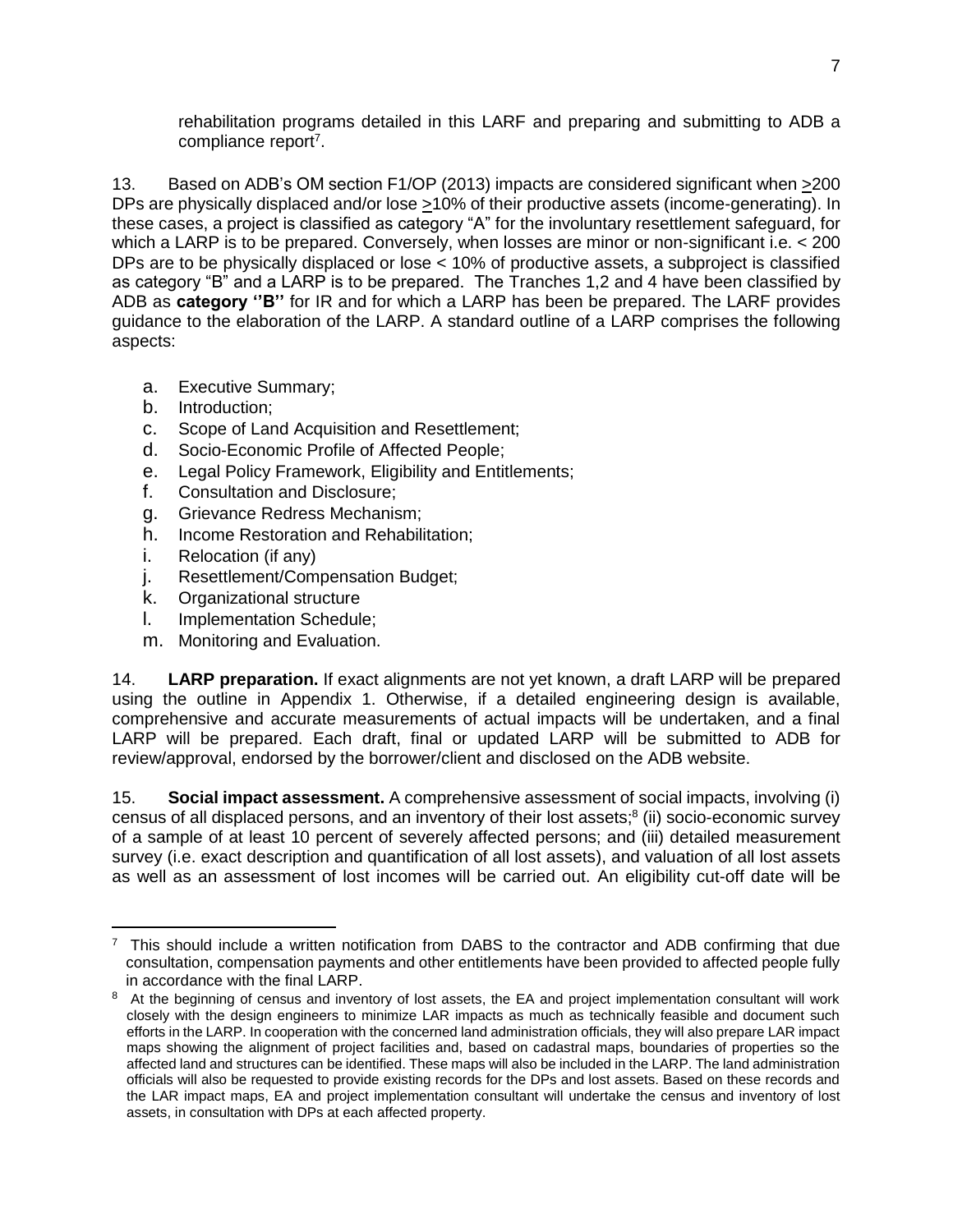declared through notice boards, announcements in consultation sessions and Shuras and formalized when the social impacts assessment survey and census of DPs are completed.

16. **Compensation for and restoration of lost assets.** Negotiated land acquisition will be preferred. The ADB SPS 2009 requirements will NOT apply to such negotiated settlement if the conditions are met. If negotiated settlement fails, the land will be acquired through LAL but with the replacement costs awarded for compensation to the DPs, following the requirements of the SPS (Safeguard Requirements 2).

17. Qualified valuation experts will be engaged to assess the value of all lost assets following legally sanctioned principles of LAL and the ADB involuntary resettlement safeguard norm of replacement cost and value as stipulated in ADB's LAR policy principle 10.

18. Compensation of land and structures will be done at replacement value, either through the replacement of land or structures of equivalent or higher value and quality, or through cash compensation at replacement cost. Replacement costs include fair market value, transaction costs, interest accrued, transitional and restoration costs, and other applicable payments without depreciation. For replacement of land or structures, all transaction costs will be paid by the project or included in compensation payments to the DPs. The value of structures will not be depreciated for age. Incomes and livelihood sources lost, including but not restricted to crops and trees or interruption of business activities and employment, will be fully compensated at replacement cost.

19. All lost civic infrastructure and community services will be either restored or newly provided at relocation sites.

| <b>Item</b>                                                           | <b>Application</b>                                                   | <b>Eligibility</b>                                                                                                                                              | <b>Compensation Entitlements</b>                                                                                                                                                                                                                                                                              |
|-----------------------------------------------------------------------|----------------------------------------------------------------------|-----------------------------------------------------------------------------------------------------------------------------------------------------------------|---------------------------------------------------------------------------------------------------------------------------------------------------------------------------------------------------------------------------------------------------------------------------------------------------------------|
| Permanent<br>agricultural/re<br>sidential/com<br>mercial land<br>loss | Land<br>affected by<br>right-of-way<br>(ROW)                         | AP with title,<br>formal/customary<br>deed, or traditional<br>land right as<br>vouched for by<br>local Jirga, elders<br>or Community<br>Development<br>Council. | Compensation at replacement<br>cost either through<br>replacement plots of similar<br>value or in cash based on<br>replacement/current market to<br>be approved by the council of<br>ministers. All fees, taxes or<br>other charges, as applicable<br>under relevant laws, are to be<br>borne by the project. |
| Structure loss                                                        | Residential/<br>commercial<br>or auxiliary<br>structures<br>affected | Owners of<br>structures<br>(including informal<br>settlers)                                                                                                     | Cash compensation for<br>affected structure and other<br>fixed assets at replacement<br>cost of the structure free of<br>depreciation, taxes / fees &<br>salvaged materials. In the case<br>of partial impacts full cash<br>assistance to rest or remaining                                                   |

#### Entitlements Matrix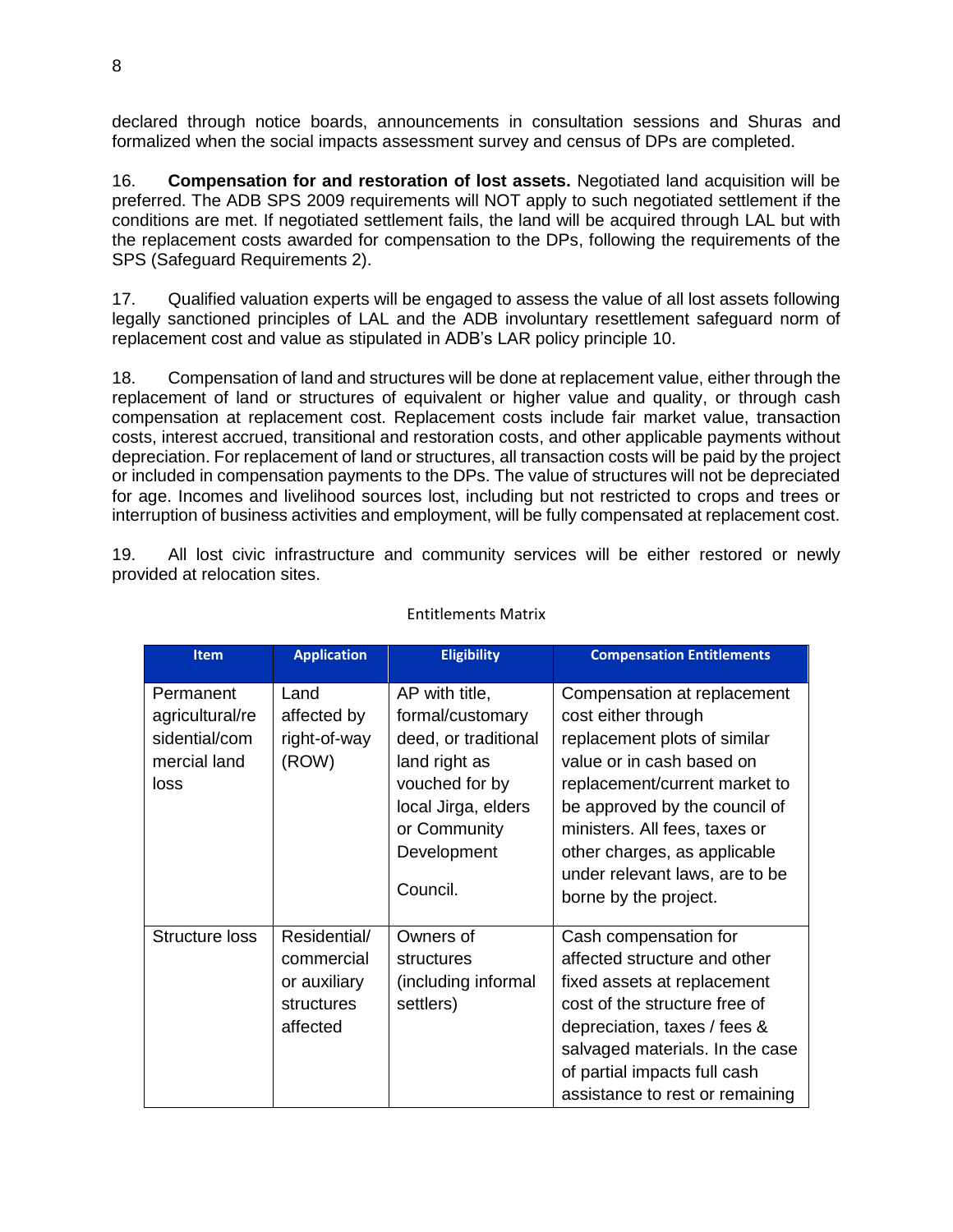| <b>Item</b>               | <b>Application</b>        | <b>Eligibility</b>                                                         | <b>Compensation Entitlements</b>                                                                                                                                                                                                                                                                                                                                                                                    |
|---------------------------|---------------------------|----------------------------------------------------------------------------|---------------------------------------------------------------------------------------------------------------------------------------------------------------------------------------------------------------------------------------------------------------------------------------------------------------------------------------------------------------------------------------------------------------------|
|                           |                           |                                                                            | structure. Right to salvage<br>material from demolished<br>structure                                                                                                                                                                                                                                                                                                                                                |
| Crop losses               | Crops on<br>affected land | Owners of<br>crops/share-<br>croppers                                      | Cash compensation equal to<br>replacement cost of crop lost<br>plus cost of replacement seeds<br>and restoration of future crop<br>activities.                                                                                                                                                                                                                                                                      |
| <b>Tree Losses</b>        | Trees on<br>affected land | Owner of trees<br>(including informal<br>settlers)                         | Fruit-bearing trees will be<br>compensated at the value of 1<br>harvest multiplied by the<br>number of years needed to re-<br>grow a tree at the same<br>productive level of the tree lost.<br>Non-fruit bearing/timber trees<br>will be valued based on the<br>market value of their dry wood<br>volume. The compensation of<br>the tree will be free of<br>deduction for the value of the<br>wood left to the AH. |
| <b>Business</b><br>losses | Permanent/<br>temporary   | Business / shop<br>owners (including<br>informal settlers)                 | <b>Owners: Business</b><br>compensation based on<br>monthly income from that<br>business by month of business<br>stoppage. The compensation<br>for business loss will be<br>calculated based on tax<br>receipts or, when these are not<br>available, based on fixed rates.<br>Employees: indemnity for lost<br>wages up to 3 months' income                                                                         |
| Transitional<br>allowance | Relocating<br>households  | All relocating<br>households<br>(including renters &<br>informal settlers) | Transitional allowance per<br>household for livelihood losses<br>at AF5,200 9multiplied by 3<br>months                                                                                                                                                                                                                                                                                                              |

<sup>&</sup>lt;sup>9</sup> This fixed rate is based on average household income in the affected areas

 $\overline{\phantom{a}}$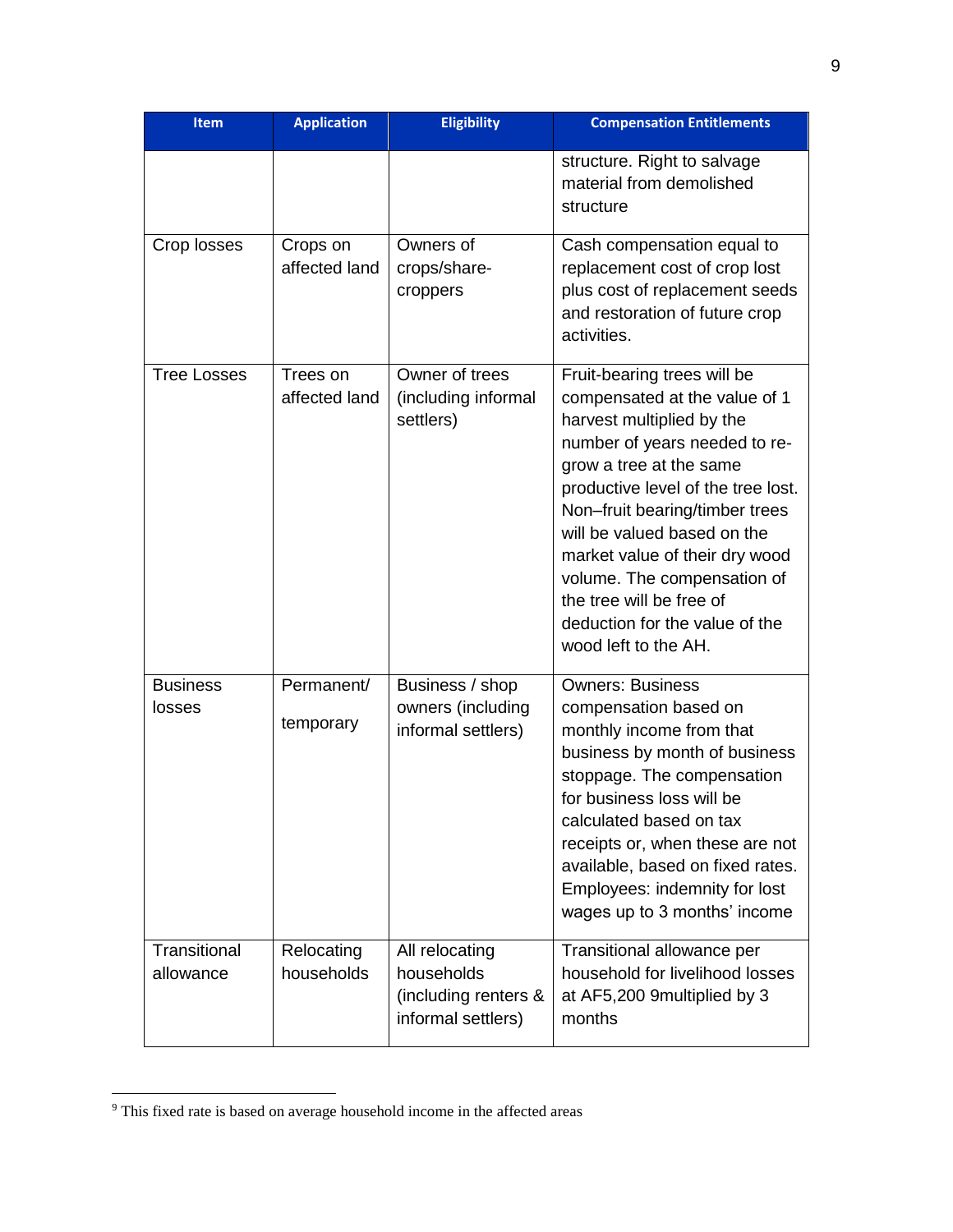| <b>Item</b>                                                               | <b>Application</b>                                                                                    | <b>Eligibility</b>                                                                                                  | <b>Compensation Entitlements</b>                                                                                                                                                                                                                                                    |
|---------------------------------------------------------------------------|-------------------------------------------------------------------------------------------------------|---------------------------------------------------------------------------------------------------------------------|-------------------------------------------------------------------------------------------------------------------------------------------------------------------------------------------------------------------------------------------------------------------------------------|
| Relocation<br>allowance                                                   | Relocating<br>households                                                                              | All relocating<br>households<br>(including renters &<br>informal settlers)                                          | -Relocation allowance per<br>household of AF5,000                                                                                                                                                                                                                                   |
| Assistance to<br>vulnerable<br>affected<br>households                     | Affected by<br>land<br>acquisition,<br>resettlement<br>, etc.                                         | AH which are:<br>female-headed;<br>poor (below<br>poverty line) or<br>headed by<br>handicapped/<br>disabled persons | Additional cash assistance<br>equivalent to 3 months'<br>average household income<br>(AF28,500) Preferential<br>employment in project-related<br>jobs.                                                                                                                              |
| Severe loss of<br>agricultural<br>land                                    | Agricultural<br>land                                                                                  |                                                                                                                     | Allowance for severe land<br>impacts equal to replacement<br>cost of a year's net income<br>from crop yield of land lost.                                                                                                                                                           |
| Temporary<br>land<br>occupation                                           |                                                                                                       | <b>Title holders</b><br>(formal & informal)<br>lease holders                                                        | Rent for duration of use equal<br>to potential crop loss plus plot<br>rehabilitation. Tenants to share<br>the lump sum with land-use<br>certificate holders as per their<br>contract                                                                                                |
| Unidentified<br>impacts                                                   |                                                                                                       |                                                                                                                     | Unforeseen impacts<br>compensated based on above<br>entitlements during project<br>implementation by EA.                                                                                                                                                                            |
| oss of<br>community,<br>cultural,<br>religious, or<br>Government<br>sites | Temporary<br>or<br>permanent<br>loss due to<br>the<br>transmission<br>line<br>component<br>activities |                                                                                                                     | Conservation, protection &<br>cash compensation for<br>replacement (schools,<br>communal centers, markets,<br>health centres, shrines, other<br>religious or worship sites,<br>tombs. Cash compensation for<br>affected structures based on<br>the above structures<br>entitlements |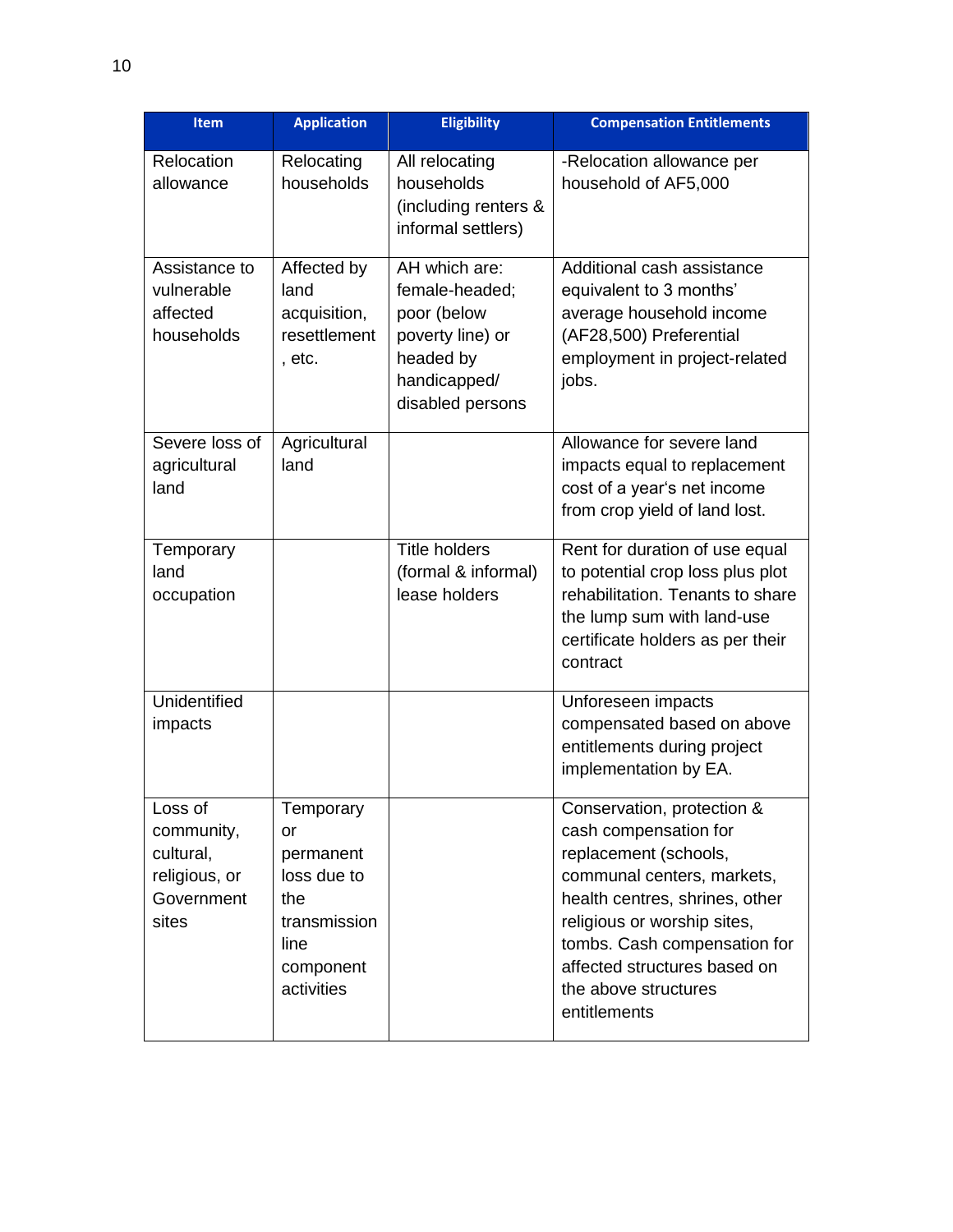| <b>Item</b>                         | <b>Application</b>                                                       | <b>Eligibility</b>                   | <b>Compensation Entitlements</b>                                               |
|-------------------------------------|--------------------------------------------------------------------------|--------------------------------------|--------------------------------------------------------------------------------|
| Impact on<br>irrigation<br>channels | Temporary<br>or<br>permanent<br>loss due to<br>the project<br>activities | Community/<br>affected<br>households | Irrigation channels are diverted<br>and rehabilitated to previous<br>standards |

20. **DP entitlements.** All titled and non-titled DPs occupying land to be acquired by the project before the cut-off date<sup>10</sup> will be eligible for compensation, relocation and rehabilitation measures, as applicable, regardless of whether the impacts are permanent or temporary, full or partial. Nontitled DPs without legally recognizable claims to land will be eligible for all compensation, relocation and rehabilitation measures, except land. The full eligibility of non-titled DPs with legally recognizable claims to land will be recognized.

21. DPs permanently losing incomes and livelihood sources, as well as poor and vulnerable DPs, are entitled to credit, training and employment assistance to maintain or improve their livelihoods. All DPs will be provided opportunities to share development benefits of the project, if feasible.

22. DPs will not be physically or economically displaced before compensation has been paid, other entitlements have been provided and an income and livelihood program is in place. Relocated DPs will receive secure tenure to replacement land, better housing, transitional support and access to civic infrastructure and services.

23. The above and other entitlements are in the entitlement matrix in Appendix 2. The entitlement matrix indicates each type of loss, and the corresponding entitlements applicable to the specific condition and impact on displaced households, including indigenous peoples.

24. For unanticipated impacts during subproject implementation which are not covered under the eligibility and entitlement provisions, additional eligibility and entitlement provisions will be determined following LAL and SPS 2009. The LARP will be updated with these new provisions, and the DPs will be consulted. The standards for the eligibility and entitlement provisions shall be maintained, and may be raised.

25. **Consultation, participation, and information disclosure to DPs.** The DPs (if any) will be given an opportunity to participate in LAR planning in a form accessible and understandable to them. The DPs' concerns will be fully taken into account, and appropriate steps will be taken to resolve them. The consultations will involve relevant stakeholders, including community

 $\overline{\phantom{a}}$  $10$  Such eligible DPs include the following: (i) owners of land and/or structures, including those recognized as legally titled or legalizable on the basis of claims recognizable under national law; (ii) lessees (leaseholders) of state or private land, whether long-term or short-term; (iii) sharecrop tenants with or without formal legal registration according to national law; (iv) non-titled occupants of land, such as squatters or encroachers; (v) business owners, whether registered under national law or informal; (vi) employees of private or public businesses or enterprises, whether registered under national law or informal; (vii) cultivators of crops and/or trees, irrespective of legal status of property relation to land; (viii) vulnerable persons, including households headed by women, elderly and/or disabled persons, and households (in local context) with per capita incomes at or below the official poverty line.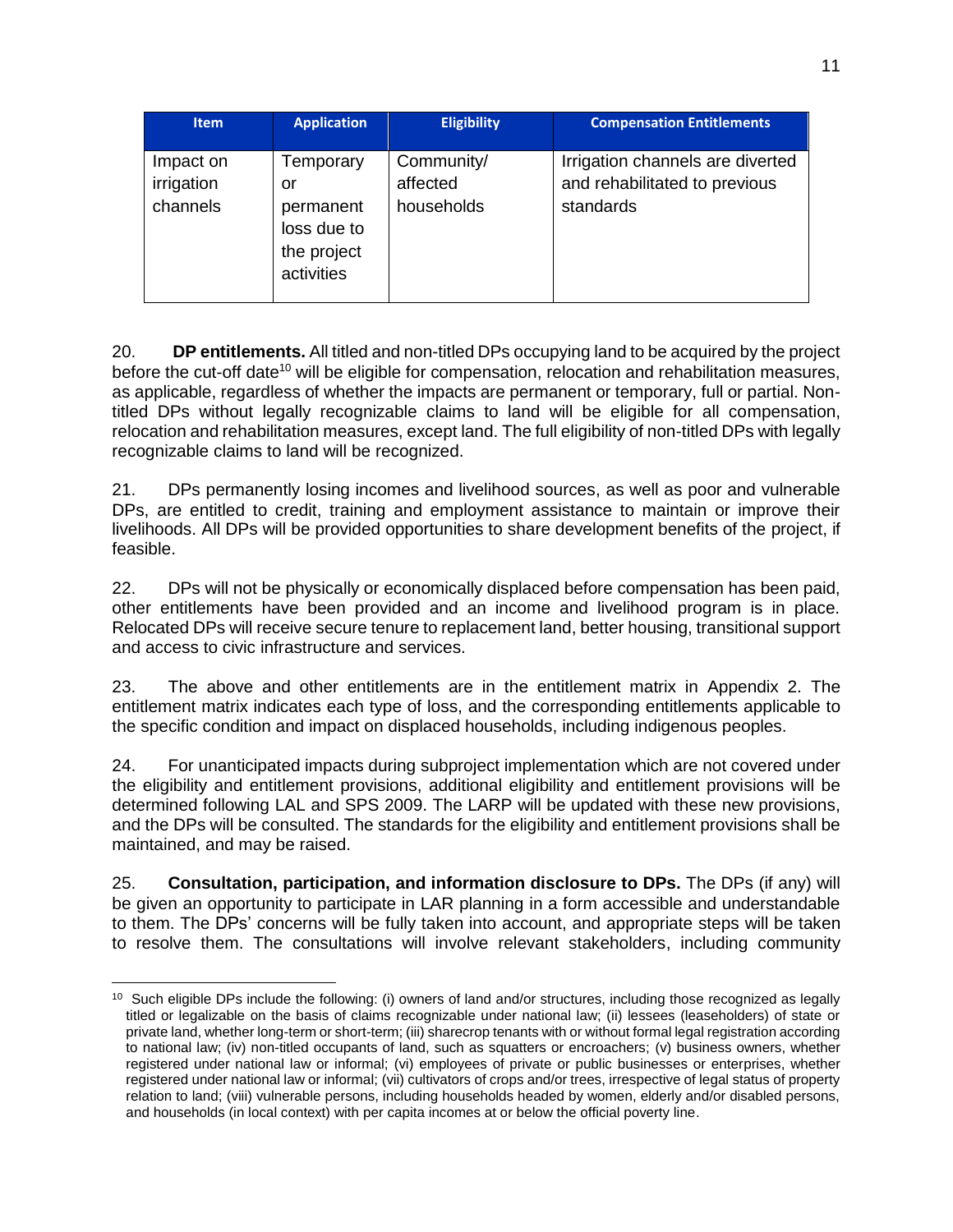leaders, host communities, civil society organizations, NGOs, and the district government. Such consultation will be an ongoing process starting with field investigations for the design of the project alignment, until after the final evaluation of LARP implementation.

26. Formal consultation meetings will be held with all DPs. In particular the DPs will be informed about their rights and obligations under the LARP, institutional arrangements, procedures, and the grievance redress mechanism (GRM). During LARP preparation, the official eligibility cut-off date for the subproject will be announced at every meeting with DPs. Every revision and update of the draft LARP shall require a new disclosure and consultation meeting with DPs. Any critical issue and complaint will be raised, discussed and resolved (if possible).

27. LARP preparation and implementation will be subject to intensive public information and consultation involving the affected persons (AP), local institutions and village officials. The objective of these tasks will be to ensure that the AP can play a role in the definition of LAR compensation options and that their needs are reflected in the compensation and rehabilitation program detailed in the LARP.

28. Information disclosure and consultation is an ongoing process and will continue in LARP updating and implementation. Information and consultation will be carried out through individual meetings, focus group discussions, community meetings and through pamphlets. The date, location, number of participants and matter discussed as well as how the project is addressing the relevant issues will be documented in the LARP. The consultation process will be carried out with the potentially displaced persons /public to share information related to the project planning and execution activities. The information shared will include project activities and their expected impacts on physical, biological and socio-economic conditions.

29. After agreement of the LARP between DABS and ADB, the reports will be disclosed in the respective homepages. DABS will in parallel also provide a translation of the summary of the principles of the LARP, the land acquisition and compensation process to the district administrations concerned for further distribution to the communities possibly affected. Furthermore, a LAR information leaflet with information including measurement of losses, detailed asset valuations, entitlements and special provisions (e.g. regarding vulnerable households), grievance procedures, timing of payments and displacement schedule will be made available in regional languages, and distributed to the population which might be affected by the project.

30. **Grievance redress mechanism.** A project level grievance redress mechanism with representation of all stakeholders will be established at the time of project inception. Details are in Appendix 3.

31. According to the ADB safeguards requirements, great care will be taken in the project to prevent grievances. The situation in the conflict-marked Afghanistan requires special attention in order to avoid any additional development of conflicts. Prevention of grievances will mainly be effected through careful land acquisition design and implementation, by ensuring full DP participation and consultation and by establishing extensive communication and coordination between the community, the PMO and their consultants and coordinators and the local governments. In order to include women, the team for the implementation of the land acquisition and resettlement (and compensation) process will be gender-sensitive and culturally-adapted.

32. This notwithstanding, complaints are sometimes unavoidable if, for example, a different understanding of the value of losses and consequently of compensation payment arises. Therefore, a grievance redress mechanism is being adopted for the project to allow the DP the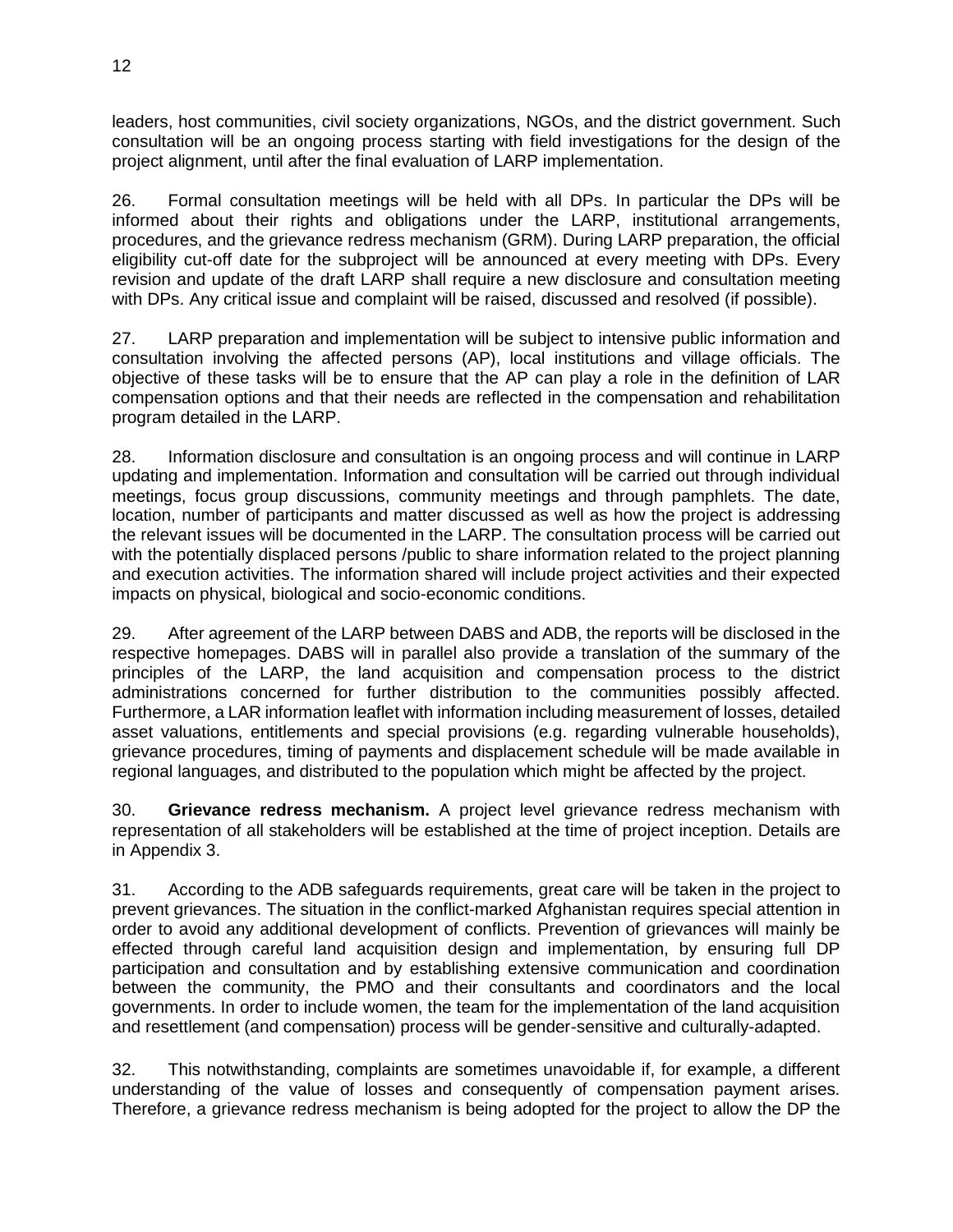opportunity to appeal against any contested decision, practice or activity arising from the valuation of losses and the compensation/rehabilitation process. Efforts to make DPs fully aware of their rights and of the procedures for addressing complaints will continue during the updating of the LARP and at the time of compensation. Complaints and grievances will be addressed through the following steps and actions. However, such steps shall not prevent a complainant to seek redress of her or his complaint directly in a law court. These are only offered as an alternative complaint resolution:

33. **First Step**: A Grievance Redress Committee (GRC) will be established for each district concerned. It includes:

- a. Two members of the community along the HVTL corridor (preferably one DP and one non-directly affected person from two different villages concerned) to be elected by the regional jirga;
- b. One representative of the district governor with juridical experience;
- c. One representative of the district DABS office concerned, and one representative of a regionally active NGO, preferably with experience in mediation/conflict management.

34. The committee is to be chaired by the representative of the concerned district governor and will receive complaints. Grievances should be sent in writing to the committee and must be heard and resolved within 21 days of submission of the complaint.

35. **Second Step**: If the district-level GRC is not able to resolve the grievance within a 21-day period, the complaints should be presented via the local DABS representative to the DABS General Manager at the central level. The elected representatives of the DP at provincial level will have the opportunity to mediate by providing their written comments and proposals to the manager. A final decision will be made by the Director of DABS after the assessment of the case and a careful preparation of the decision by the PMO/Due Diligence Unit representative. Grievances should be sent in written form and must be heard and resolved within 14 days of submission of the complaint.

36. Should the cause of grievance be a contradiction between traditional law and modern legislation, the DP may also seek support from the local jirga and/or from elders who may hear the position of the DP. Should the issue or complaint remain unresolved through the grievance redress mechanism, the case can be referred to the appropriate court for resolution. The PMO will design a pro-forma letter to be used for filing complaints. A representative of the coordinator or a member of the construction supervision consultant will help filling in the form and forwarding it to the appropriate committee/authority and will assist the DP at every stage of the complaint process. If grievances cannot be resolved at local level, the DABS will nevertheless pay the amount laid down by the PVCC (Provincial Valuation and Compensation Committee) to the DP. Additional compensation may be paid later upon decision of the DABS general manager or the court appealed to in accordance with the final entitlements of the DP

37. **LARP implementation monitoring, evaluation, and reporting.** The effectiveness of LARP implementation, particularly the impacts on the DPs' livelihood, will be monitored during and evaluated after the subproject. LARP tasks will be monitored internally until the subproject is completed. The extent of monitoring activities, including their scope and timing, will be commensurate with the subproject risks and impacts. Monitoring reports will need to be prepared monthly, quarterly and annually.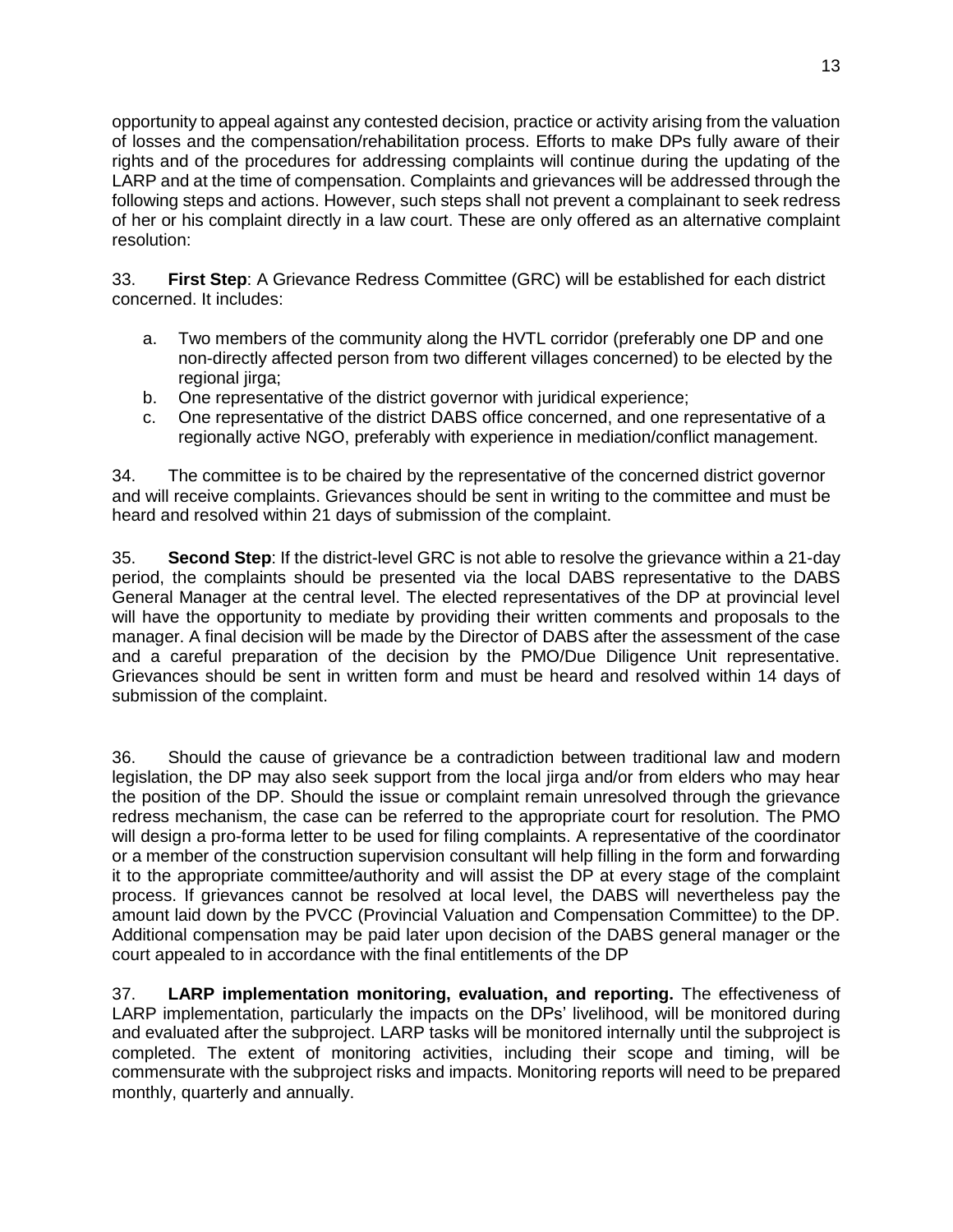38. The EAs will carry out internal monitoring at the PMU level. Internal monitoring indicators will relate to process, and outputs and results. Information will be collected directly from the field, and reported monthly to the PMU to assess the LARP implementation progress and adjust the work plan if necessary. Specific benchmarks will be based on the approved LARP, including the (i) status of land acquisition and payments on land compensation; (ii) compensation for affected structures and other assets, and loss of income; (iii) relocation of DPs; (iv) selection and distribution of replacement land areas; and (v) income restoration activities.

39. Gender mitigation measures in the LARP will also be monitored and reported. Genderdisaggregated information versus the internal monitoring indicators will be collected by the PMU through (i) review of project information for all DPs, (ii) consultation and informal interviews with DPs as well as focus group discussions; (iii) key informant interviews, and (iv) community meetings.

40. **Land acquisition and resettlement budgeting.** Each LARP will present a budget for the full cost of LAR implementation, including for compensation, relocation and rehabilitation, administration, monitoring and contingency. Each LARP will include and observe the arrangements for financing and disbursement stipulated in this LARF. DABS is responsible for timely allocating the funds to implement the LARPs. The allocations will be reviewed bi-annually.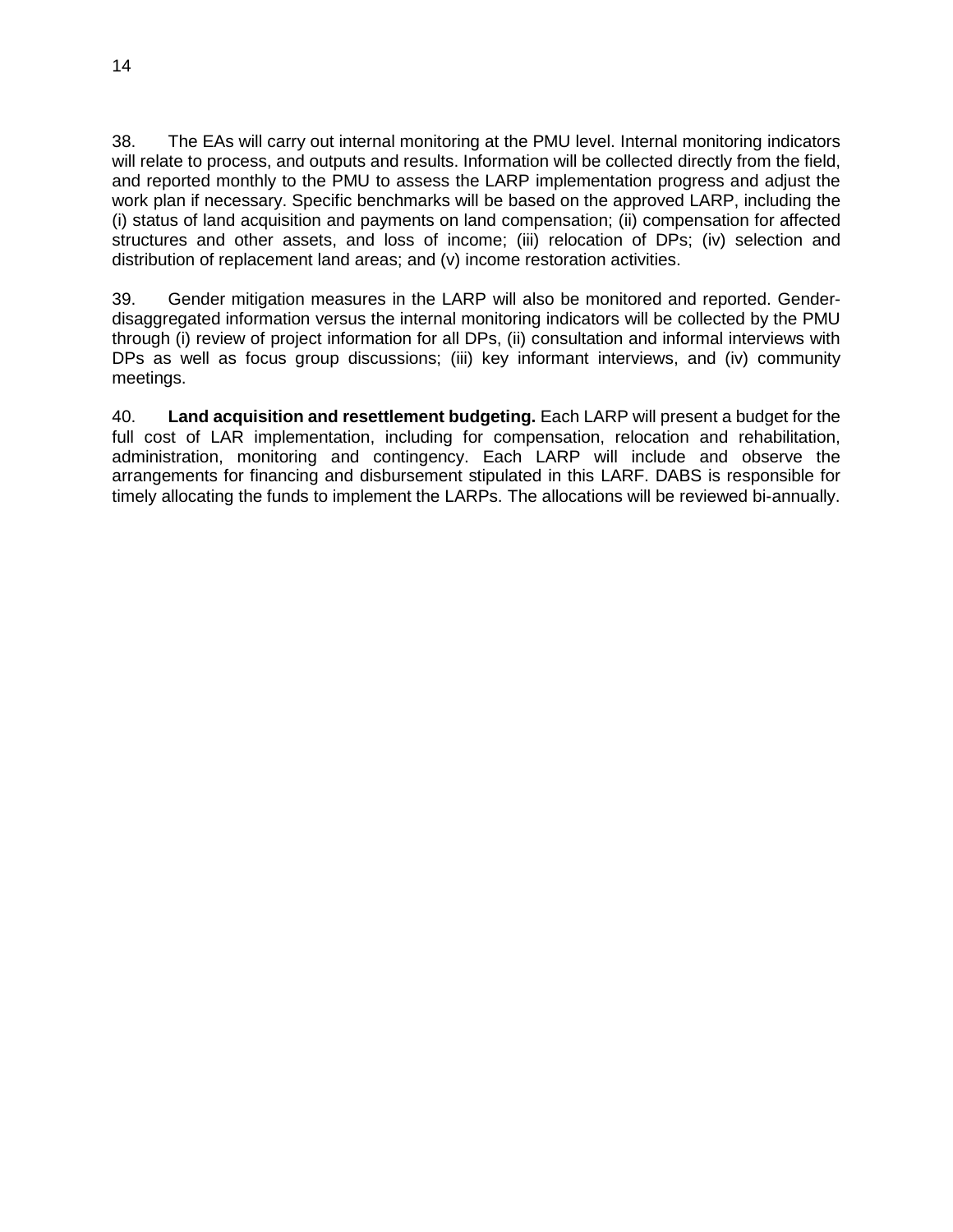## **IV. INSTITUTIONAL RESPONSIBILITIES**

## <span id="page-20-1"></span><span id="page-20-0"></span>**DABS**

41. Da Afghanistan Breshna Sherkat (DABS) is the executing agency (EA) for the project and the primary responsible for LAR planning, implementation and financing. Within DABS, the project Management Office (PMO) will have day-to-day responsibility for LAR and it will be assisted by each subproject supervision consultant. The PMO has overall responsibility of planning, implementation and monitoring of LAR activities in projects under the MFF. Its task is to:

- a. Ensure availability of a budget for LAR activities;
- b. Select and appoint organizations and consultants for specific activities;
- c. Coordinate with line departments, implementing organization and the construction;
- d. Capacity building of the PMO and project supervision consultant local resettlement team through on-the-job coaching under ADB RETA 7433
- e. Manage tasks involving local or central government or the affected communities' shuras.

42. The PMO will work closely with each subproject's construction supervision consultant's national and international safeguards staff and will specifically look at safeguards issues. The

43. The draft LARP will be finalized by the PMO (through the construction supervision consultant) and the turnkey contractor based on the detailed design of the transmission line component. DMS and DP census will be conducted based on specific tower spotting. The DMS and DP census and surveys including consultations will be conducted by the construction supervision consultant's national safeguards staff and the LARP will need to be formulated/updated by the consultant's international staff.

## **The Construction and Supervision Consultant**

44. The LARP preparation and implementation will be conducted by the construction supervision consultants (CSC) who will also provide for the compliance reports required. The CSC will have local and international staff to carry out LAR-related field works, LAR planning, implantation, monitoring, reporting and capacity building tasks.

## **Contractor:**

45. The contractor will be required to closely liaise with the construction supervision consultant's safeguard staff in final route selection and assist in exact identification of final tower locations based on detailed design. The contractor should ensure that no physical works in sections with LAR impacts until compensation of DPs have been completed in such sections as confirmed by DABs.

## <span id="page-20-2"></span>**Provincial Valuation and Compensation Committee**

46. The assessment of all damage and losses will be made and valuation of compensation decided by the Provincial Valuation and Compensation Committee (PVCC). The Committee consists of the following members: 1) one representative of the Province governor responsible for land affairs, 2) one representative of the PMO (preferably a member of Due Diligence Team), 3) one representative of the coordinator/facilitator, 4) one representative of the land users to whom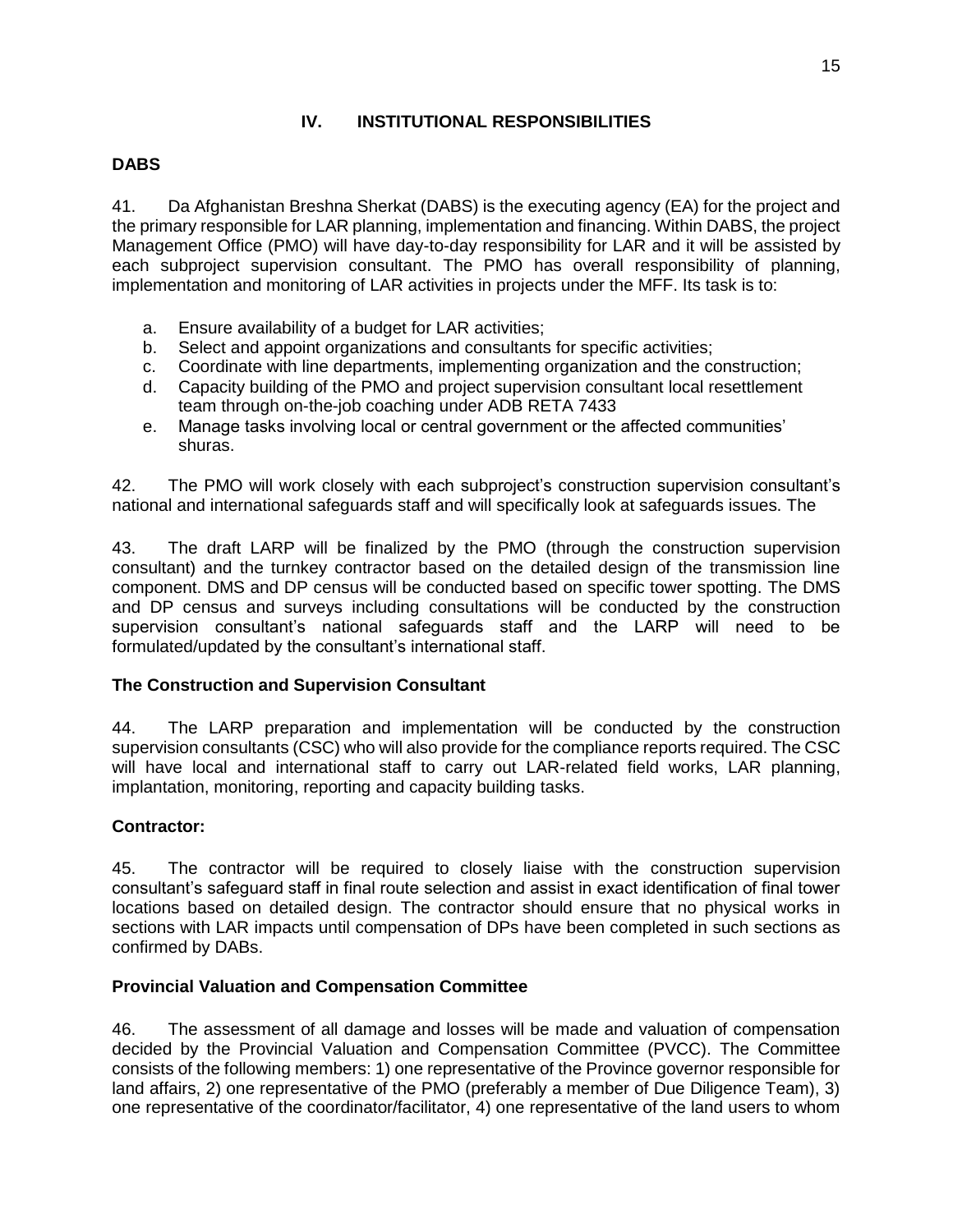lands are taken permanently or temporarily, 5) one representative of the District's Jirga, preferably coming from the most relevant District regarding land acquisition of the respective Province, and 6) one representative of the contractor, responsible for the identification of losses and who is also a member of the sub-commission without voting rights.

# <span id="page-21-0"></span>**Other Agencies and Institutions**

47. Several other agencies and institutions will have a role in the preparation and implementation of the LARP. These are:

- a. **Community Shuras, Local Jirgas and Community Development Councils:** These local entities will assist in the communication between DABS and the affected communities in a variety of ways, including facilitating public consultation, monitoring the management of complaints and grievances, vouching as needed for the land occupation status of the APs and assisting in the definition of land compensation rates where no clear land markets are established.
- b. **Provincial Governments**: This entity will ensure government functions at provincial level and, following the land valuation survey or negotiation, will provide official endorsement of land compensation rates.
- c. **Ministry of Finance (MOF**): The MOF will be responsible for coordinating the approval of the LARP by the Cabinet of Ministers and, once the LARP is approved, deploying the finances needed for LARP implementation.
- d. **Women groups**: Women groups may be an additional stakeholder if present in the districts. They may support the team of the coordinator and the constructor in direct information, consultation, and negotiations with women. This will only be applied if such women's groups exist in the neighborhood of the women affected by the project so that they know their situation and have close contact with them.

48. The institutional arrangement for planning and implementing resettlement and rehabilitation activities will follow the general envisaged structure as depicted. The LARP will include a section on the scheduling of LAR activities with a clear indication of tasks, roles and responsibilities.

# **V. CAPACITY SUPPORT AND TRAINING REQUIREMENTS**

<span id="page-21-1"></span>49. The capacity of DABS, and especially PMO and the Due Diligence Task unit, regarding three key components of adequate project planning and implementation is relatively low: (i) Participatory planning, implementation and monitoring of projects has, so far at least, little relevance in the day-to-day business; (ii) communication channels are poor; and (iii) The involvement of women in projects does not play a major role. In particular, a gender-sensitive implementation would require inputs on the part of the international consultant and his resettlement specialist and their national counterparts. Some training should be carried out for the PMO field staff with regard to understanding the particular disadvantages of women as heads of households in the land acquisition and resettlement process, and for the DABS management concerning the long-term challenge to recruit women for administrative and managing functions within their organization.

50. The EA staff dealing with LAR and LAR impacts will also require training on safeguard issues. This training will be provided by the IRS prior to the final line routing by the con-tractor for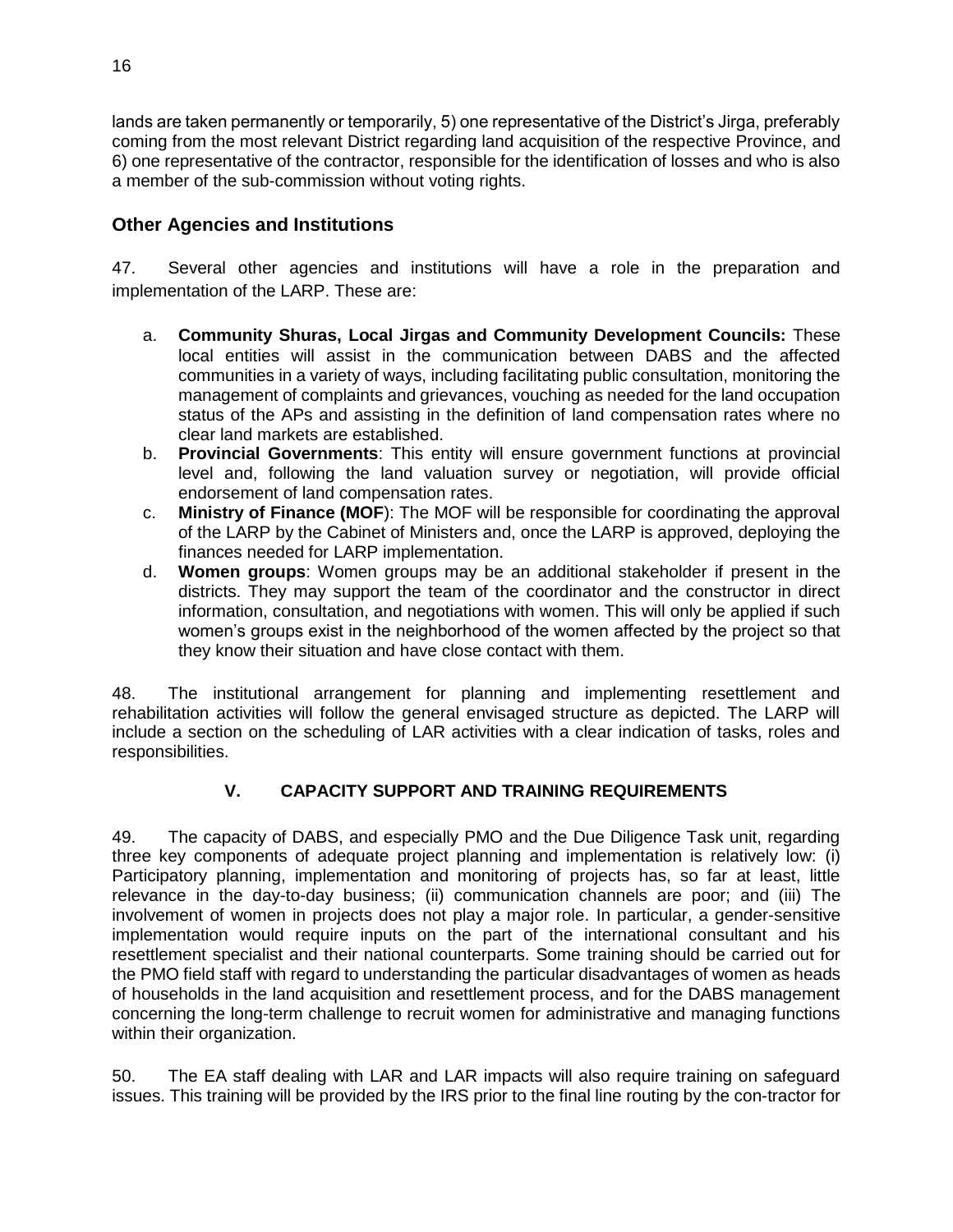civil works. In parallel to this final line routing, intensive training measures will be provided to the coordinating NGO/consultant. Training will also be provided for the staff members assigned for land acquisition and identification of other types of losses, compensation and resettlement of the contractor immediately following completion of the final routing. Prior to the valuation and compensation process for all losses, three training courses will be held for the PVCC in each of the three provinces concerned. Training costs will be budgeted adequately in the final LARP.

## **VI. MONITORING AND EVALUATION**

<span id="page-22-0"></span>51. The implementation of the LARP will be monitored regularly to help ensure that it is implemented as planned and that mitigation measures designed to address the project's adverse social impacts are adequate and effective. None of the tranches/projects in the MFF are expected to have significant impacts. Hence, internal monitoring by the project construction supervision consultants is deemed sufficient.

52. **Monitoring**. Monitoring will be conducted by the PMO internally. Monitoring and Evaluation (M&E) reporting will cover the following:

- a) Compliance with land acquisition and resettlement compensation policies;
- b) Adequacy of the organizational mechanism for implementing the LARP;
- c) Fair and judicious handling of complaints and grievances;
- d) Compensation payments to AP made as mandated by the LARP;
- e) Success in restoring the APs incomes to pre-project levels.

53. Monitoring will be carried out on a monthly basis by the PMO through the construction supervision consultant and will be reported to ADB on a semi-annual basis until the end of the compensation and rehabilitation process. The PMO will be responsible for determining if any follow-up actions are necessary and for ensuring that these actions are undertaken. Prior to the delivery of compensation payments to the AP, the PMO will announce the compensation dates, including a detailed compensation schedule, community by community. The construction supervision consultant will monitor to ensure that no construction in the affected areas commences until the payment of compensation has been fully completed and that DPs' concerns are identified timely and addressed effectively.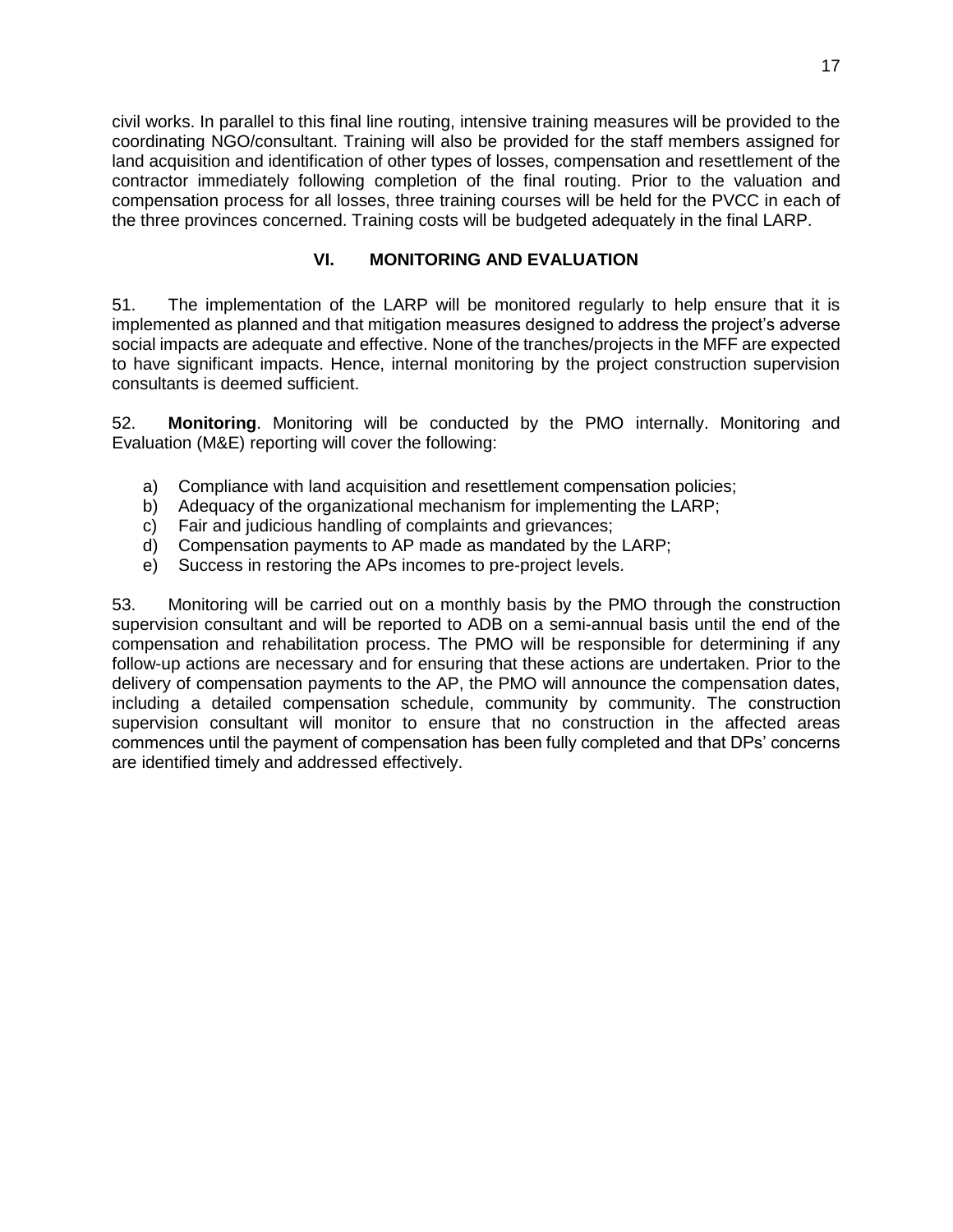## **OUTLINE OF LAND ACQUISITION AND RESETTLEMENT PLAN**

1. A resettlement plan is required for all projects with involuntary resettlement impacts. Its level of detail and comprehensiveness is commensurate with the significance of potential involuntary resettlement impacts and risks. The substantive aspects of the outline will guide the preparation of the resettlement plans, although not necessarily in the order shown.

## **A. Executive Summary**

2. This section provides a concise statement of project scope, key survey findings, entitlements and recommended actions.

## **B. Project Description**

3. This section provides a general description of the project, discusses project components that result in land acquisition, involuntary resettlement, or both and identify the project area. It also describes the alternatives considered to avoid or minimize resettlement. Include a table with quantified data and provide a rationale for the final decision.

## **C. Scope of Land Acquisition and Resettlement**

- (i) Discusses the project's potential impacts, and includes maps of the areas or zone of impact of project components or activities.
- (ii) Describes the scope of land acquisition (provide maps) and explains why it is necessary for the main investment project.
- (iii) Summarizes the key effects in terms of assets acquired and displaced persons.
- (iv) Provides details of any common property resources that will be acquired.

## **D. Socioeconomic Information and Profile**

4. This section outlines the results of the social impact assessment, the census survey, and other studies, with information and/or data disaggregated by gender, vulnerability, and other social groupings, including

- (i) define, identify, and enumerate the people and communities to be affected;
- (ii) describe the likely impacts of land and asset acquisition on the people and communities affected taking social, cultural, and economic parameters into account;
- (iii) discuss the project's impacts on the poor, indigenous and/or ethnic minorities, and other vulnerable groups; and
- (iv) identify gender and resettlement impacts, and the socioeconomic situation, impacts, needs, and priorities of women.

## **E. Information Disclosure, Consultation, and Participation**

- (i) Identifies project stakeholders, especially primary stakeholders.
- (ii) Describes the consultation and participation mechanisms to be used during the different stages of the project cycle.
- (iii) Describes the activities undertaken to disseminate project and resettlement information during project design and preparation for engaging stakeholders.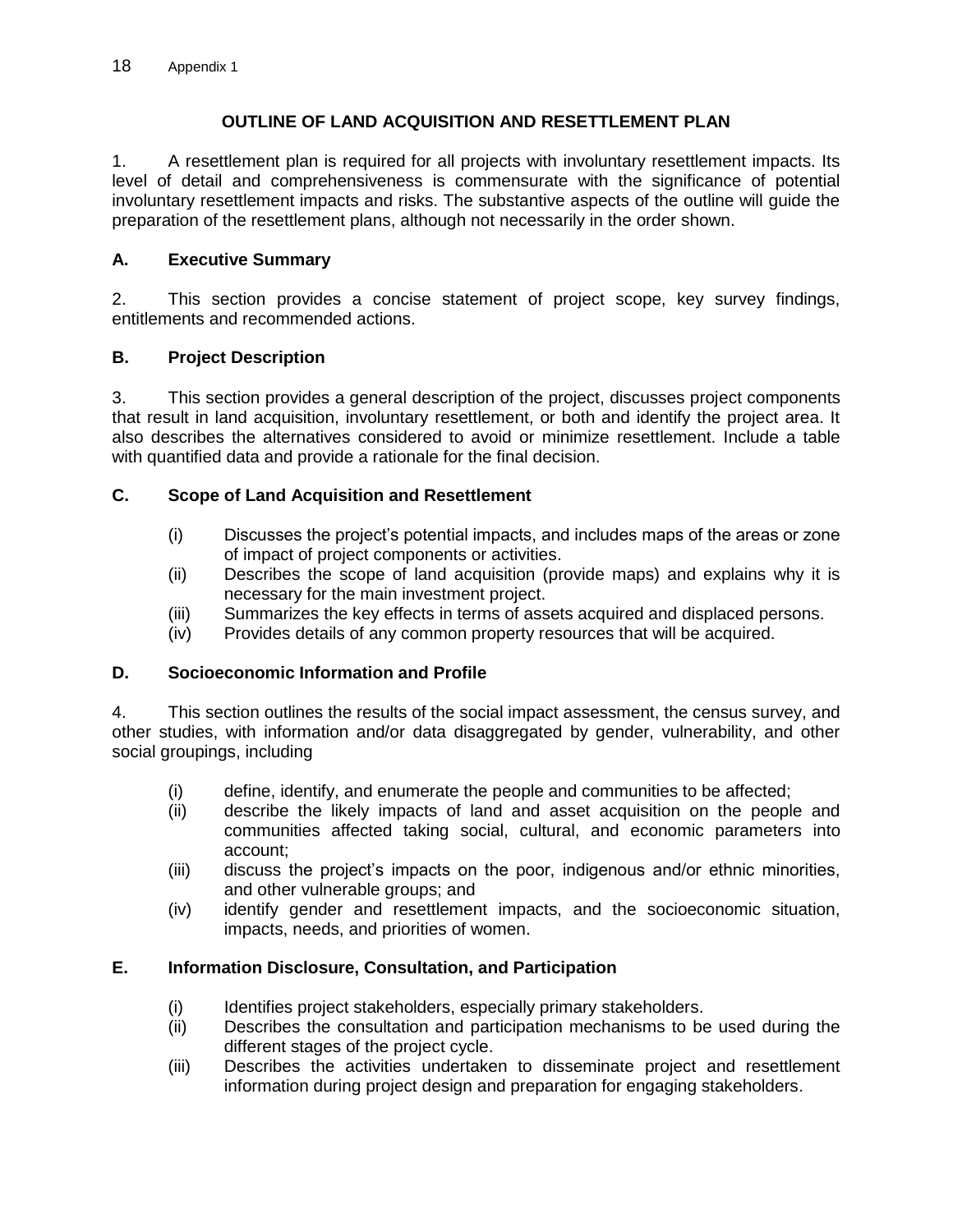- (iv) Summarizes the results of consultations with affected persons (including host communities), and discusses how concerns raised and recommendations made were addressed in the resettlement plan.
- (v) Confirms disclosure of the draft resettlement plan to affected persons and includes arrangements to disclose any subsequent plans.
- (vi) Describes the planned information disclosure measures (including the type of information to be disseminated and the method of dissemination) and the process for consultation with affected persons during project implementation.

## **F. Grievance Redress Mechanisms**

5. This section describes mechanisms to receive and facilitate the resolution of affected persons' concerns and grievances. It explains how the procedures are accessible to affected persons and gender sensitive.

## **G. Legal Framework**

- (i) Describes national and local laws and regulations that apply to the project and identify gaps between local laws and ADB's policy requirements; and discuss how any gaps will be addressed.
- (ii) Describes the legal and policy commitments from the executing agency for all types of displaced persons.
- (iii) Outlines the principles and methodologies used for determining valuations and compensation rates at replacement cost for assets, incomes, and livelihoods; and set out the compensation and assistance eligibility criteria and how and when compensation and assistance will be provided.
- (iv) Describes the land acquisition process and prepare a schedule for meeting key procedural requirements.

## **H. Entitlements, Assistance and Benefits**

- (i) Defines displaced persons' entitlements and eligibility, and describes all resettlement assistance measures (includes an entitlement matrix).
- (ii) Specifies all assistance to vulnerable groups, including women, and other special groups.
- (iii) Outlines opportunities for affected persons to derive appropriate development benefits from the project.

## **I. Relocation of Housing and Settlements**

- (i) Describes options for relocating housing and other structures, including replacement housing, replacement cash compensation, and/or self-selection (ensure that gender concerns and support to vulnerable groups are identified).
- (ii) Describes alternative relocation sites considered; community consultations conducted; and justification for selected sites, including details about location, environmental assessment of sites, and development needs.
- (iii) Provides timetables for site preparation and transfer.
- (iv) Describes the legal arrangements to regularize tenure and transfer titles to resettled persons.
- (v) Outlines measures to assist displaced persons with their transfer and establishment at new sites.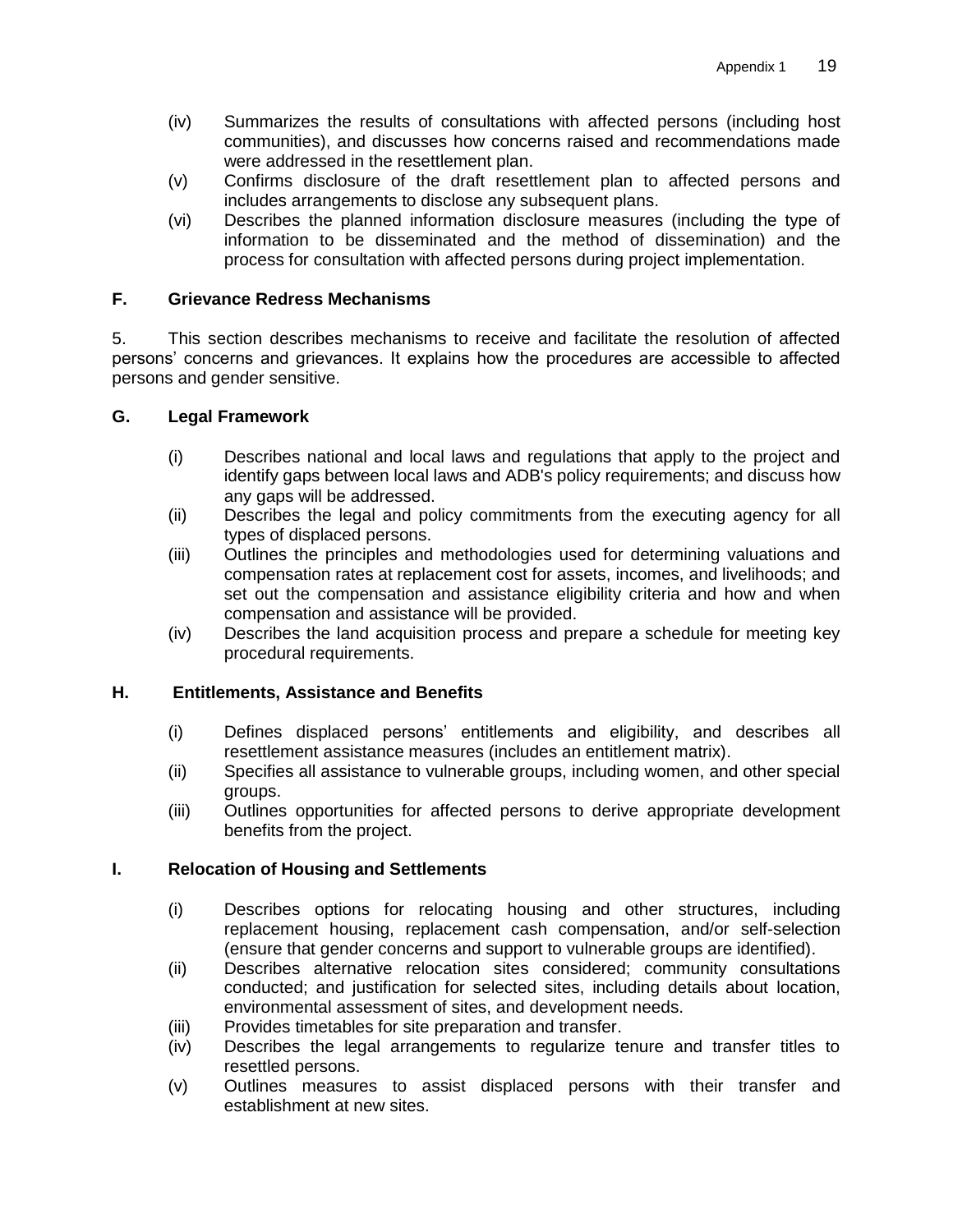- (vi) Describes plans to provide civic infrastructure.
- (vii) Explains how integration with host populations will be carried out.

## **J. Income Restoration and Rehabilitation**

- (i) Identifies livelihood risks and prepare disaggregated tables based on demographic data and livelihood sources.
- (ii) Describes income restoration programs, including multiple options for restoring all types of livelihoods (examples include project benefit sharing, revenue sharing arrangements, joint stock for equity contributions such as land, discuss sustainability and safety nets).
- (iii) Outlines measures to provide social safety net through social insurance and/or project special funds.
- (iv) Describes special measures to support vulnerable groups.
- (v) Explains gender considerations.
- (vi) Describes training programs.

## **K. Resettlement Budget and Financing Plan**

- (i) Provides an itemized budget for all resettlement activities, including for the resettlement unit, staff training, monitoring and evaluation, and preparation of resettlement plans during loan implementation.
- (ii) Describes the flow of funds (the annual resettlement budget should show the budget-scheduled expenditure for key items).
- (iii) Includes a justification for all assumptions made in calculating compensation rates and other cost estimates (taking into account both physical and cost contingencies), plus replacement costs.
- (iv) Includes information about the source of funding for the resettlement plan budget.

#### **L. Institutional Arrangements**

- (i) Describes institutional arrangement responsibilities and mechanisms for carrying out the measures of the resettlement plan.
- (ii) Includes institutional capacity building program, including technical assistance, if required.
- (iii) Describes role of NGOs, if involved, and organizations of affected persons in resettlement planning and management.
- (iv) Describes how women's groups will be involved in resettlement planning and management.

#### **M. Implementation Schedule**

6. This section includes a detailed, time bound, implementation schedule for all key resettlement and rehabilitation activities. The implementation schedule should cover all aspects of resettlement activities synchronized with the project schedule of civil works construction, and provide land acquisition process and timeline.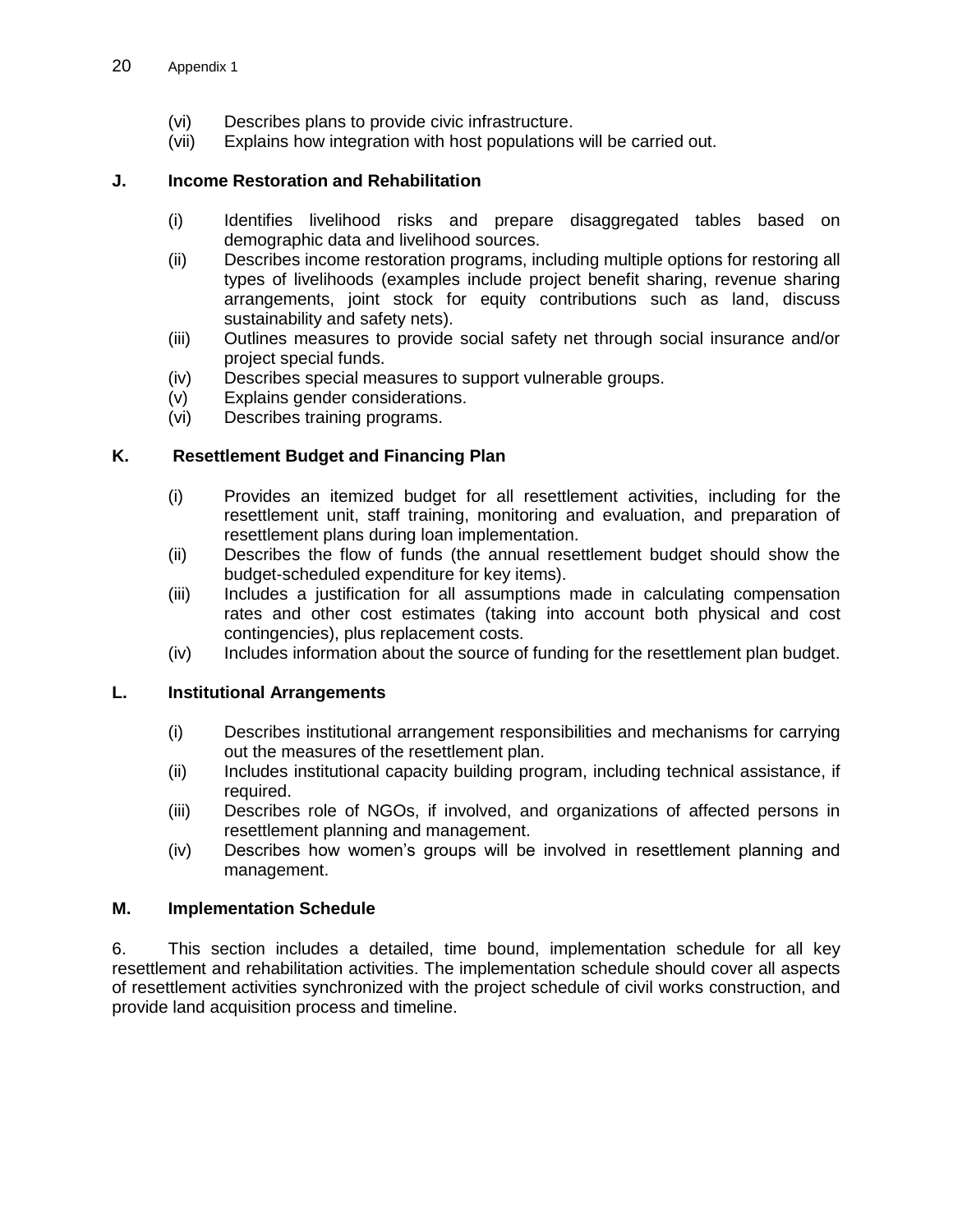## **N. Monitoring and Reporting**

7. This section describes the mechanisms and benchmarks appropriate to the project for monitoring and evaluating the implementation of the resettlement plan. It specifies arrangements for participation of affected persons in the monitoring process. This section will also describe reporting procedures.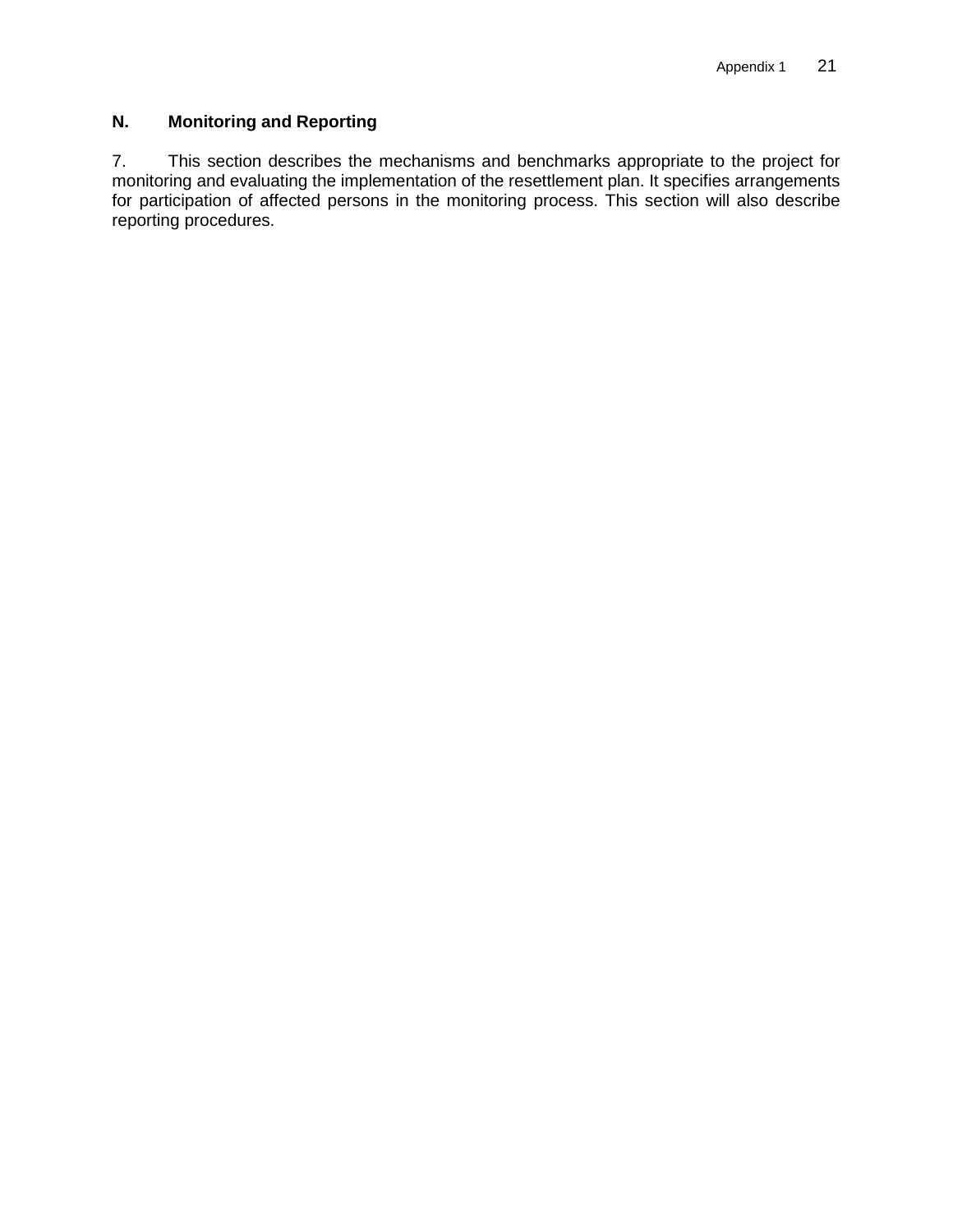## **GRIEVANCE REDRESS MECHANISM**

## **A. Background**

1. People adversely affected (or about to be affected) by a subproject, if they have any issues, will raise their grievances and dissatisfactions about actual or perceived impacts in order to find a satisfactory solution. These grievances influenced by physical, situational and social losses can surface at different stages of the project cycle. Some grievances may arise during the project design and planning stage, while the others may come up during project implementation. Not only should affected persons (APs) be able to raise their grievances and be given an adequate hearing, but also satisfactory solutions should be found that mutually benefit both the APs and the project. It is equally important that APs/DPs have access to legitimate, reliable, transparent and efficient institutional mechanisms that are responsive to their complaints. The persons interested are also entitled to file reference before the Civil Court. Against the decision of the Civil Court, they can seek their remedy before the Higher Courts.

## **B. Requirements of the Grievance Redress Mechanism for a Project**

2. The grievance redress mechanism (GRM) should (i) provide a predictable, transparent and credible process to all parties, resulting in outcomes that are seen as fair, effective and lasting; (ii) provide a forum for resolving grievances and disputes relatively quickly before they escalate to an unmanageable level; (iii) mitigate or prevent adverse impacts of the project on communities, and facilitate appropriate corrective or preventative action; (iv) helps avoid project delays and cost increases, and improve the quality of work; and (v) facilitate the access of DPs to information.

3. A set of procedures for receiving, recording and handling complaints should be available in the GRM, include procedures for

- (i) Recording, registering and sorting grievance;
- (ii) Conducting an initial assessment of grievance;
- (iii) Referring grievance to appropriate units or persons;
- (iv) Determining the resolution process;
- (v) Making decisions, including parameters and standards for accurate and consistent decision making;
- (vi) Directing relevant agencies responsible for implementing decisions;
- (vii) Notifying complainants and other affected parties of eligibility, the resolution process, and outcome; and
- (viii) Tracking, monitoring, documentation and evaluation

## <span id="page-27-0"></span>**C. Grievance Redress Mechanism Structure**

4. The GRM should have a clear structure that explicitly spells out how it functions (Table 1). The GRM should also fit into the existing national system to make sure it does not have duplicate functions